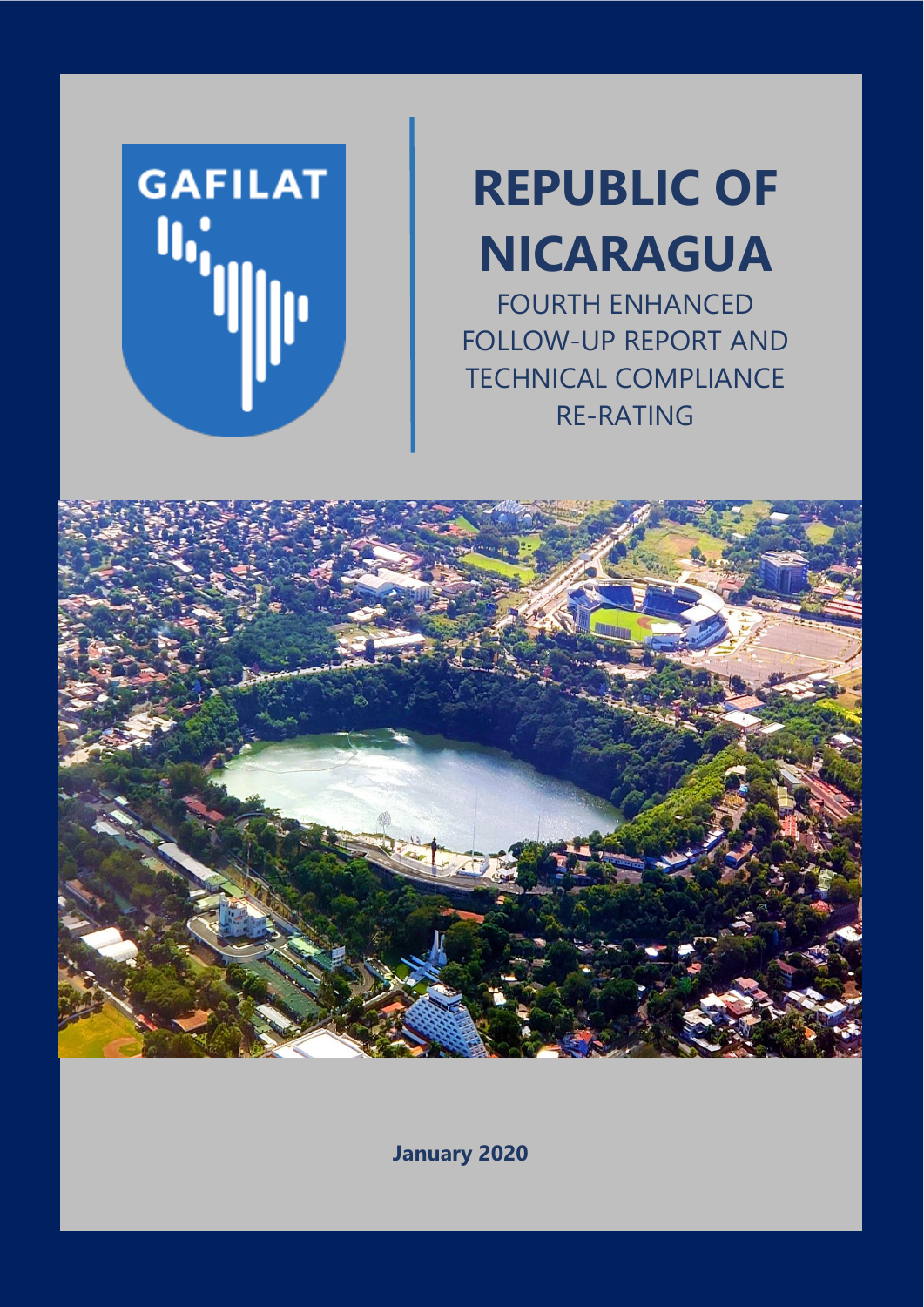

**This Report was adopted by the XL GAFILAT Plenary Meeting, held in Arequipa, Republic of Peru, from December 5 to 6, 2019.**

Citing reference:

#### **GAFILAT (2020) – Fourth Enhanced Follow-up Report and Technical Compliance Re-Rating of Nicaragua**

© 2020 GAFILAT. All rights reserved. No reproduction or translation of this publication may be made without prior written permission. Applications for such permission, for all or part of this publication, should be made to the GAFILAT Secretariat at the following address: Florida 939 - 10º A - C1005AAS - Buenos Aires – Telephone (+54-11) 5252 9292; e-mail: [contacto@gafilat.org.](mailto:contacto@gafilat.org)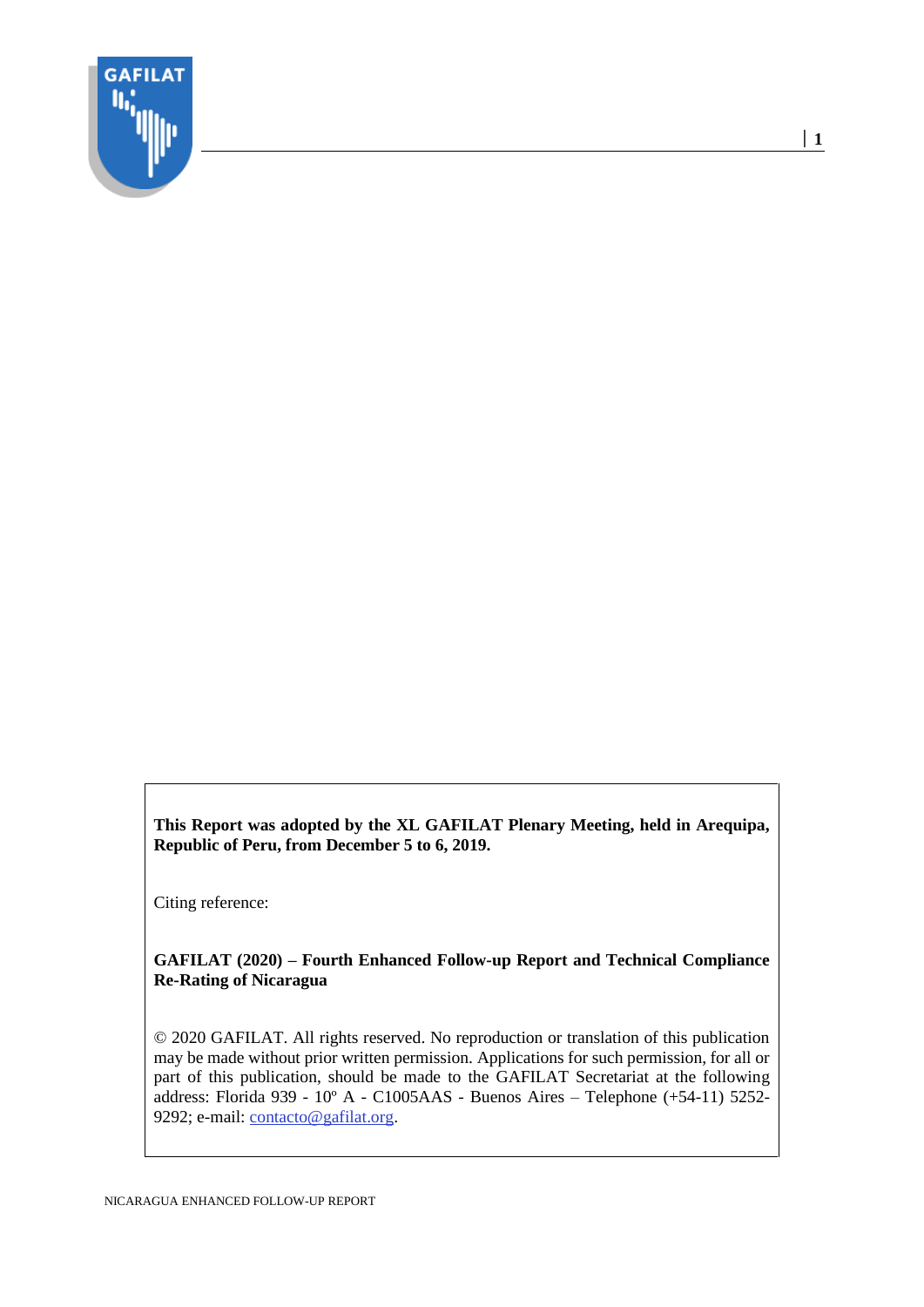

## *NICARAGUA: FOURTH ENHANCED FOLLOW-UP REPORT*

## **I. INTRODUCTION**

1. In accordance with GAFILAT's Fourth Round procedures, Nicaragua's Mutual Evaluation Report (MER) was adopted in July 2017. This follow-up report analyses the progress made by Nicaragua in addressing the technical compliance deficiencies identified in its MER. New ratings are granted when sufficient progress is observed. Overall, the expectation is that countries have addressed most, if not all, technical compliance deficiencies before the end of the third year since the adoption of their MER. This report does not address Nicaragua's progress in improving its effectiveness. A subsequent follow-up evaluation will analyse the progress made on effectiveness, which may eventually result in a new rating of the Immediate Outcomes.

## **II. FINDINGS OF THE MUTUAL EVALUATION REPORT**

2. The MER and the Third Enhanced Follow-up Report rated Nicaragua as follows in relation to technical compliance:

| Table 1. Technical Comphance Ratings, July 2012 |           |           |      |      |      |      |           |      |             |  |  |
|-------------------------------------------------|-----------|-----------|------|------|------|------|-----------|------|-------------|--|--|
| R.1                                             | R.2       | R.3       | R.4  | R.5  | R.6  | R.7  | R.8       | R.9  | R.10        |  |  |
| <b>PC</b>                                       | LC        | LC        | LC.  | LC   | LC   | LC   | <b>PC</b> | LC   | С           |  |  |
| R.11                                            | R.12      | R.13      | R.14 | R.15 | R.16 | R.17 | R.18      | R.19 | R.20        |  |  |
| C                                               | C         | C.        | PC.  | PC.  | LC   | LC   | LC        | LC.  | LC          |  |  |
| R.21                                            | R.22      | R.23      | R.24 | R.25 | R.26 | R.27 | R.28      | R.29 | R.30        |  |  |
| LC                                              | <b>PC</b> | <b>PC</b> | PC.  | LC   | LC   | LC   | PC.       |      | C           |  |  |
| R.31                                            | R.32      | R.33      | R.34 | R.35 | R.36 | R.37 | R.38      | R.39 | <b>R.40</b> |  |  |
| LC                                              | LC        | LC        | LC.  | PC.  | LC   | LC   | LC.       | LC.  | LC          |  |  |

**Table 1. Technical Compliance Ratings, July 2019**

Compliant (PC) and Non-Compliant (NC). Sources: i) Mutual Evaluation Report of Nicaragua, [http://gafilat.org/index.php/es/biblioteca](http://gafilat.org/index.php/es/biblioteca-virtual/miembros/nicaragua/evaluaciones-mutuas-11/1251-informe-de-evaluacion-mutua-de-la-cuarta-ronda-de-nicaragua/file)[virtual/miembros/nicaragua/evaluaciones-mutuas-11/1251-informe-de-evaluacion-mutua-de-la-cuarta-ronda-de](http://gafilat.org/index.php/es/biblioteca-virtual/miembros/nicaragua/evaluaciones-mutuas-11/1251-informe-de-evaluacion-mutua-de-la-cuarta-ronda-de-nicaragua/file)[nicaragua/file](http://gafilat.org/index.php/es/biblioteca-virtual/miembros/nicaragua/evaluaciones-mutuas-11/1251-informe-de-evaluacion-mutua-de-la-cuarta-ronda-de-nicaragua/file) ii) Third Enhanced Follow-up Report of Nicaragua, [http://gafilat.org/index.php/es/biblioteca](http://gafilat.org/index.php/es/biblioteca-virtual/miembros/nicaragua/informes-de-seguimiento-11/3494-tercer-informe-de-seguimiento-intensificado-de-nicaragua/file)[virtual/miembros/nicaragua/informes-de-seguimiento-11/3494-tercer-informe-de-seguimiento-intensificado-de-](http://gafilat.org/index.php/es/biblioteca-virtual/miembros/nicaragua/informes-de-seguimiento-11/3494-tercer-informe-de-seguimiento-intensificado-de-nicaragua/file)

*Note:* There are four possible levels of technical compliance: Compliant (C), Largely Compliant (LC), Partially

[nicaragua/file](http://gafilat.org/index.php/es/biblioteca-virtual/miembros/nicaragua/informes-de-seguimiento-11/3494-tercer-informe-de-seguimiento-intensificado-de-nicaragua/file) 3. Considering the MER results, GAFILAT placed Nicaragua under the enhanced follow-up process<sup>1</sup>.

The Executive Secretariat of GAFILAT evaluated Nicaragua's request for a new technical compliance rating and prepared this report.

 $1$  The regular follow-up is the default monitoring mechanism for all countries. The enhanced follow-up process is based on the FATF traditional policy that approaches members with significant (technical compliance or effectiveness) deficiencies in their AML/CFT systems, and it involves a more enhanced follow-up process.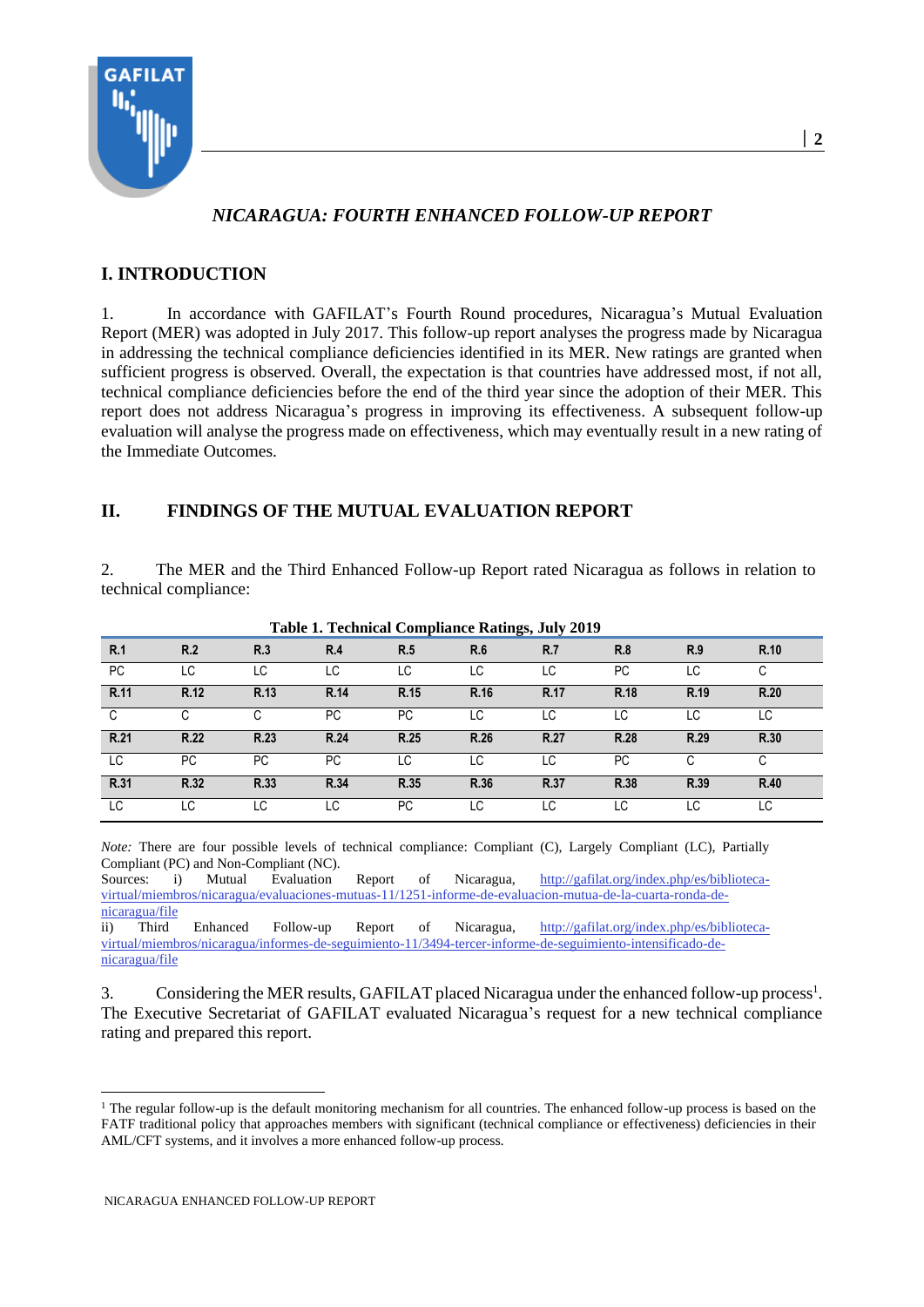

4. Section III of this report summarizes Nicaragua's progress in improving technical compliance. Section IV presents the conclusion and a table showing which Recommendations were re-rated.

## **III. OVERVIEW OF THE PROGRESS MADE TO IMPROVE TECHNICAL COMPLIANCE**

5. This section summarizes Nicaragua's progress in improving its technical compliance by addressing the technical compliance deficiencies identified in the MER.

#### **3.1. Progress in addressing technical compliance deficiencies identified in the MER**

6. Nicaragua has made progress in addressing its technical compliance deficiencies identified in the MER in relation to the following Recommendations:

- Recommendation 8, originally rated PC
- Recommendation 22, originally rated PC
- Recommendation 23, originally rated PC
- Recommendation 28, originally rated PC, and
- Recommendation 35, originally rated PC.

7. As a result of this progress, Nicaragua was re-rated in relation to Recommendations 8, 22, 23 and 28.

#### *Recommendation 8 - Non-profit organisations (Originally rated PC – re-rated LC)*

8. With regard to the deficiency identified in criterion 8.1 c), paragraph 12 of Nicaragua's Second Enhanced Follow-Up Report indicates that the competent authorities responsible for the regulation, supervision and sanction of NPOs are still reviewing the measures relating to the subgroup of the NPO sector that could be misused for TF support, in order to be able to take effective and proportionate action to address the identified risks.

9. Nicaragua conducted an analysis of the total NPOs registered by September 30, 2019, in which it identified a group of 1,797 NPOs that could be vulnerable in terms of TF. This set of NPOs was identified through a methodology that includes specific criteria in relation to: the types of NPOs, active or inactive NPOs, amount of donations received, origin or destination of donations, among others. On that total, the country applied a risk-based approach in line with the provisions of its Action Plan of the Ministry of Interior (MIGOB), which resulted in 208 NPOs considered of high risk, 581 with moderate risk and 1,008 with low risk. In this regard, Nicaragua provides an intensified monitoring for the subsets of higher risk.

10. Likewise, on April 12, 2019, the MIGOB, through Ministerial Agreement 07-2019, approved the Regulations of the Department for Registration and Control of Associations for the Supervision of Non-Profit Organisations (NPO Regulations), which includes in Chapter IV, the obligations of this sector to ensure their transparency and prevent them from being used for ML/TF/FP activities.

11. In the same sense, Article 15 considers the following to be the main obligations of this sector in order to address the risks of ML/TF/FP, among others: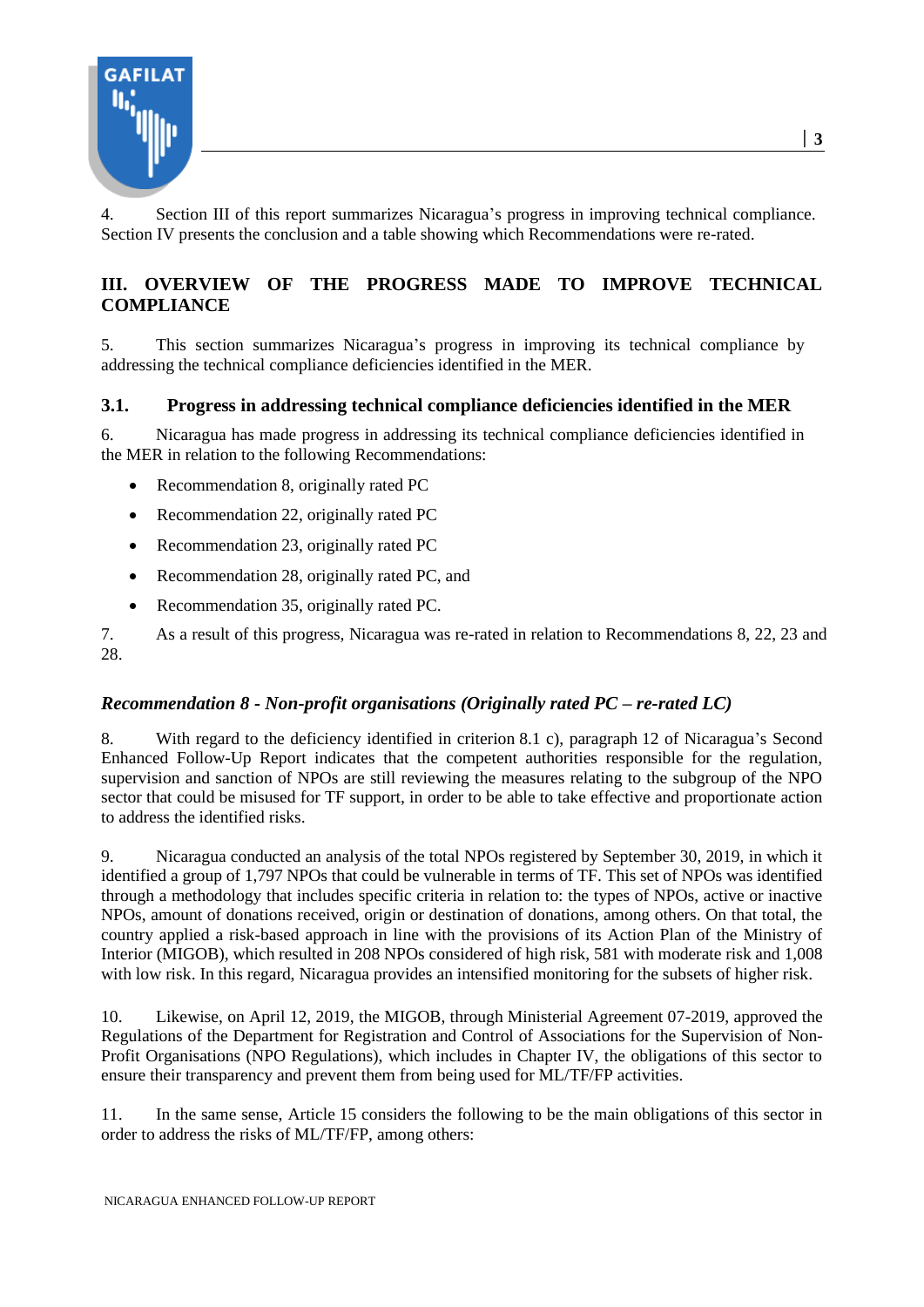

- a. Be registered in the registry of non-profit legal persons of the MIGOB (...)
- b. Submit their by-laws to the Department for Registration and Control of Associations of the MIGOB (...)
- c. Report periodically on internal changes, such as: Change of Legal Representative and Directors, Change of Corporate Name, Amendment of By-laws, Address, Telephones, Board of Directors either national and/or from the country of origin, change of domicile, substitution and/or revocation of powers.
- d. Ensure that their assets do not originate in illegal activities.
- e. Carry out financial transactions through regulated financial channels.
- f. Verify the identity and good standing of its donors and beneficiaries, as well as its associated NPOs (Name, address, telephone, copies of identity documents, legal background, legal data of NPOs of other nationalities).
- g. Comply with the legal requirements established for the reception of donations from abroad and inform the Department of Associations of the MIGOB of the steps prior to their reception, as well as their final destination.
- h. Submit their Financial Statements according to the current fiscal period with detailed breakdowns of statements of results, income, expenses, balance sheet, trial balance, detail of donations with origin of income and final destination, and origin of application of funds.
- i. Promote transparency, integrity and public trust in the administration and management of NPOs.
- j. Keep for a minimum period of 10 years the records of national and international transactions and financial statement records with detailed breakdowns of income, expenditure and donations, which should be available to the competent authorities, on request.

12. Furthermore, Chapter V of the NPO Regulations sets out the supervisory and control provisions for NPOs with regard to AML/CFT/CFP with a risk-based approach. In this regard, Article 16 of these regulations empowers the Department for Registration and Control of Associations (DRCA) to carry out control and assistance visits to NPOs to verify compliance with their by-laws and also on the basis of Law 147 on Non-Profit Legal Persons, Law 977 on AML/CFT/CFP and its regulations.

13. In addition, Article 17 of the same law states that the DRCA should carry out control and supervision of NPOs with an RBA, applying administrative sanctions, in accordance with the relevant laws. In this regard, the DRCA shall verify compliance of NPOs with the measures in place to prevent ML, TF and FP, and shall inform the competent authorities of any suspicion that an NPO is involved in these offences.

14. As part of the ML/TF/FP prevention functions carried out by the DRCA under Article 18 of the NPO Regulations, the following is performed:

- On-site and off-site supervision with an RBA.
- Inform competent authorities of the existence of any acts or events that may constitute an offence.
- Enforcement of corrective measures, administrative and pecuniary sanctions as appropriate.
- Verification of financial information to identify suspicious and irregular transactions indicative of ML or TF.
- Verification of the destination of NPO funds so that it is consistent with the aims and objectives of their non-profit nature.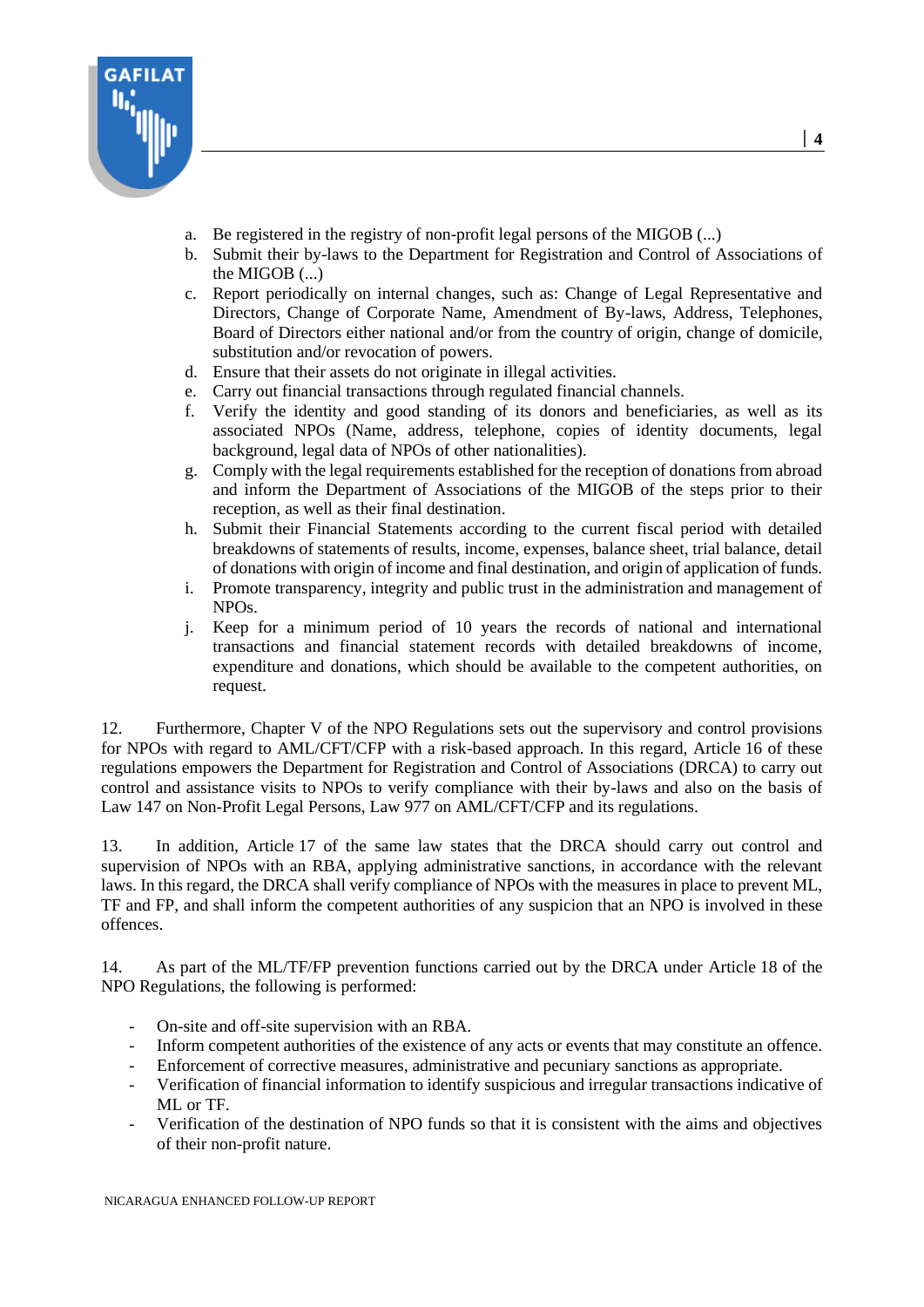

- Expeditious information sharing with competent authorities where NPOs are suspected to be vulnerable for use in ML/TF, to take preventive or investigative action.
- Training for the sector on the correct use of accounting books, so as to have adequate knowledge of the origin and destination of donations in order to prevent them from being used by organized crime for illicit purposes.
- Training on the AML/CFT/CFP Law, taking into account their vulnerability to be used for illicit purposes; in coordination with the UAF. In addition, Chapter VII of the NPO Regulations sets out the provisions relating to sanctions and the application of fines for non-compliance in the area of AML/CFT/CFP.

15. With respect to the implementation of the supervision and sanction regime, it should be specified that a risk-based approach is envisaged, in which the results of the highest risk NPOs' analysis will be considered by the authorities.

16. From the foregoing, it is estimated that Nicaragua overcomes the deficiency identified for criterion 8.1 c).

17. With regard to the deficiency identified in criterion 8.1 d), concerning the periodic re-evaluation of NPOs in accordance with the provisions of the criterion, Nicaragua indicated that through Article 18 of the NPO Regulations, in particular paragraph 10, the DRCA shall coordinate actions to periodically evaluate the vulnerabilities of the NPO sector with regard to TF, ML or other forms of support to terrorism, Organized Crime and identify the characteristics and types of NPOs that are particularly at risk of being used for these purposes.

- 18. Nicaragua also provided information related to:
	- i. The January-December 2019 Action Plan of the DRCA
	- ii. The assistance and attention lists for the sector from January to September 2019, through which the NPO Regulation has been disseminated
- iii. The development of internal administrative instruments, such as Circular No. 001 of February 2019, to implement the identification and designation of persons and entities linked to the UNSCR lists on TF
- iv. The incorporation into the automated system known as the "Register of Non-Profit Entities (RESL)" of an extension that will allow the recording of all members of associations, complete the existing information on the members of the Board of Directors and complete the data on donations; and
- v. The modernisation of the automated search system, which contains a specific module called "Consultation of Associations".
- 19. From the foregoing, it is estimated that the provisions of criterion 8.1 d) are addressed.

20. In relation to the deficiency identified in criterion 8.2 b) and c), related to undertaking outreach actions with NPOs, during 2017 the MIGOB carried out 2 outreach and dissemination activities to the NGO/NPO sector in relation to TF measures and trends, where a total of 60 NGOs/NPOs participated:

- I. Activity with representatives of the evangelical churches and
- II. Activity with representatives of equestrian clubs.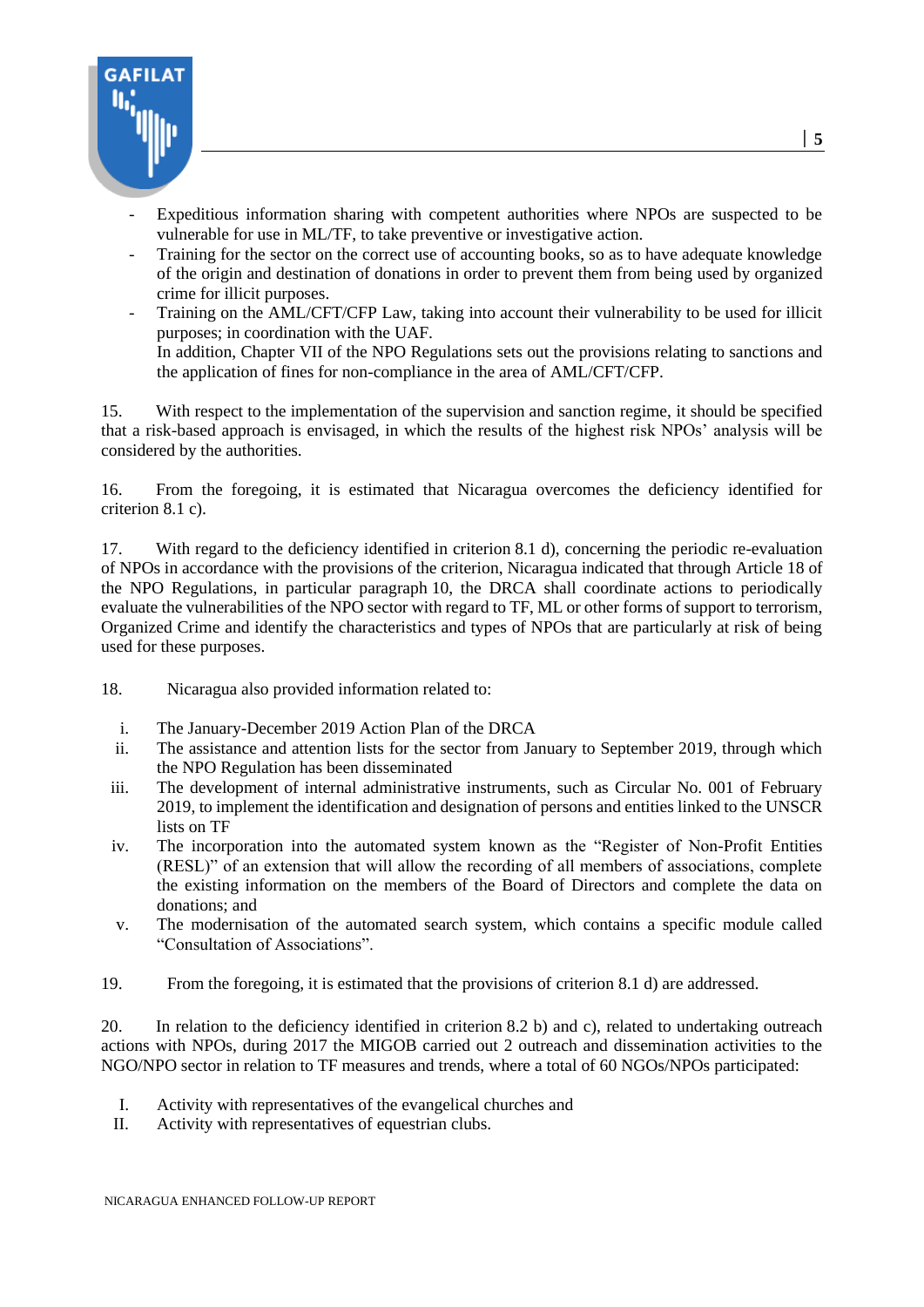

21. In addition, according to the information provided by the country, during 2018, it also carried out outreach activities, specifically on the registration and control of NPOs.

**│ 6**

22. With regard to 2019 activities, from January to August, the MIGOB held 3 outreach meetings with NGOs/NPOs, in coordination with the NGO Directorate of the Ministry of Foreign Affairs, for a total of 475 non-profit organisations representatives. In addition, a training session on the Handbook of Procedures and Regulations for the Supervision and Control of NPOs to prevent ML/TF was held for their officials; this training was given by officials of the General Directorate of Migration and Foreigners, the General Directorate of Firefighters and the General Directorate of the National Penitentiary System.

23. For its part, the UAF trained 70 NPOs in the enforcement of Law 977 and its regulations with a focus on NPOs.

24. In turn, as was pointed out in the analysis of criterion 8.1 d), the MIGOB Action Plan January-August 2019 establishes 9 activities for detecting vulnerabilities of NPOs on ML/TF/FP, training NPOs in prevention of ML/TF/FP, developing a regulatory framework for establishing obligations for NPOs in the area of AML/CFT/CFP and complying with the resolutions issued by the United Nations Security Council relating to TF/FP.

25. Provisions of criterion 8.2 b) and c) are thus complied with.

26. With regard to the deficiency identified in criterion 8.2 d), concerning the fact that there is no information that Nicaragua has taken steps to encourage NPOs to carry out transactions through regulated financial channels, the country points out that in accordance with the provisions of Article 15, paragraphs 6, 7, 8, and 9 all NPOs are required to verify that their resources do not originate in illegal activities, conduct financial transactions through regulated financial channels, and verify the good standing of donors and beneficiaries, and comply with the requirements for receiving donations, in addition to the outreach activities addressed in criteria 8.2 b) and c).

27. Moreover, Article 38.1 of Law 977 provides that NPOs should carry out financial transactions through regulated financial channels. In this sense criterion 8.2 d) is considered addressed.

28. With regard to the deficiency identified in criterion 8.3, on the existence of fines for NPOs that fail to comply with the prudential requirements for registration with the competent authority, paragraph TC 75 of the MER indicates that the measures applied do not have an RBA and do not address the TF risks of the sector.

29. Article 15 of the NPO Regulations indicates a series of measures for NPOs (which were already mentioned in the analysis of criterion 8.1) that promote supervision and monitoring. In addition, Article 38 of Law 977 establishes duties of NPOs relating to the prevention of ML/TF/FP, among which the following are included:

- a. Carry out financial transactions through regulated financial channels.
- b. Apply the "know your beneficiaries and associated NPOs" rule, consisting of: Verifying the identity and good standing of its beneficiaries and its associated NPOs; documenting the identity of its fund providers (...).
- c. Keep formal accounts of its assets, with accounting systems (...)
- d. Comply with the requirements established for the reception of donations (...)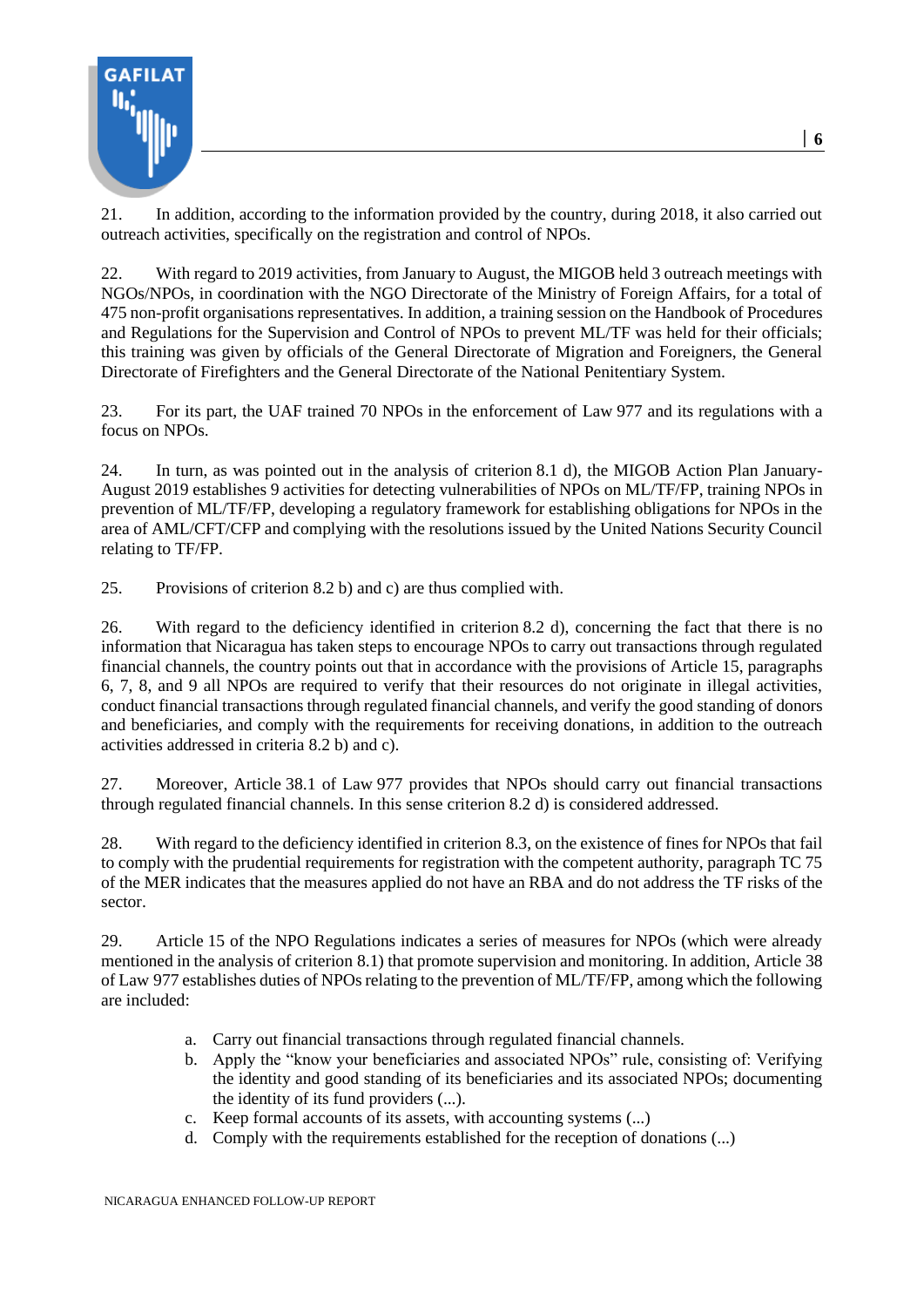

e. Keep for a period of at least 10 years: The annual financial statements with detailed breakdowns of income, expenses and donations from the date of approval, the records of local and international transactions from the date of the transaction.

30. However, Articles 16, 17 and 18, paragraphs 1, 2, 3, 5, 6, 10 and 15 of the NPO Regulations state that the DRCA should verify compliance of NPOs with measures to prevent ML/TF/FP, supervise the operation of NPOs in compliance with laws, decrees and regulations, and coordinate actions to evaluate NPOs that are especially at risk of being used for ML/TF/FP, among others.

31. In addition, Article 17 of the abovementioned regulations indicates that the DRCA should carry out control and monitoring of NPOs with a risk-based approach, applying administrative sanctions, in accordance with the relevant laws. In turn, as provided for in Article 18.1, this authority shall verify the strict compliance of NPOs in accordance with their relevant Articles of Incorporation, By-laws and Laws, through on-site and off-site risk-based supervision.

32. In view of the foregoing, it is estimated that Nicaragua has measures to promote supervision with effective monitoring, and that the DRCA has the power to supervise with an RBA, thus complying with the provisions of criterion 8.3.

33. Regarding the deficiency identified in criterion 8.4 a), according to the analysis of criterion 8.3, it was verified that the DCRA has the power to supervise with an RBA, as well as to supervise measures to promote supervision. However, the implementation of monitoring of risk-based measures is still underway.

34. With regard to the deficiency identified in criterion 8.4 b), concerning the fact that the sanctions included in the Procedures Manual of the DRCA lack proportional and dissuasive effect for CFT purposes in accordance with paragraph TC 76 of the MER, the country points out that Chapter VII of the NPO Regulations establishes the provisions relating to sanctions and the application of fines for NPOs that fail to comply with the laws, regulations and standards relating to AML/CFT/CFP.

35. In this regard, Article 26 of the NPO Regulations states that the DRCA may apply administrative sanctions in the form of fines and interventions. With regard to fines under Article 27 of the same law, there is a range of applicable sanctions for non-compliance, such as:

- i. Late registration: fine of C\$1,000.00 to C\$5,000.00
- ii. Misuse of books: fine of C\$2,500.00 to C\$5,000.00
- iii. Loss of books: fine of C\$2,500.00 to C\$5,000.00
- iv. Failure to report periodically on internal changes, such as: Change of Legal Representative and Officers, Change of Corporate Name, Amendment of By-laws, Address, Telephones, Board of Directors, change of domicile, substitution and/or revocation of powers: fine of C\$2,500.00
- v. Failure to develop measures to guarantee that the property and resources that make up its patrimony do not originate from illicit activities, circumstance that may be verified by the competent authorities in accordance with legal procedures: fine of C\$5,000.00
- vi. Carry out financial transactions through non-regulated channels: fine of C\$5,000.00
- vii. Failure to verify the identity and good standing of its donors and beneficiaries, as well as its associated NPOs (Name, address, telephone, copies of identity documents, legal background, legal data of NPOs of other nationalities): fine of C\$5,000.00; among others.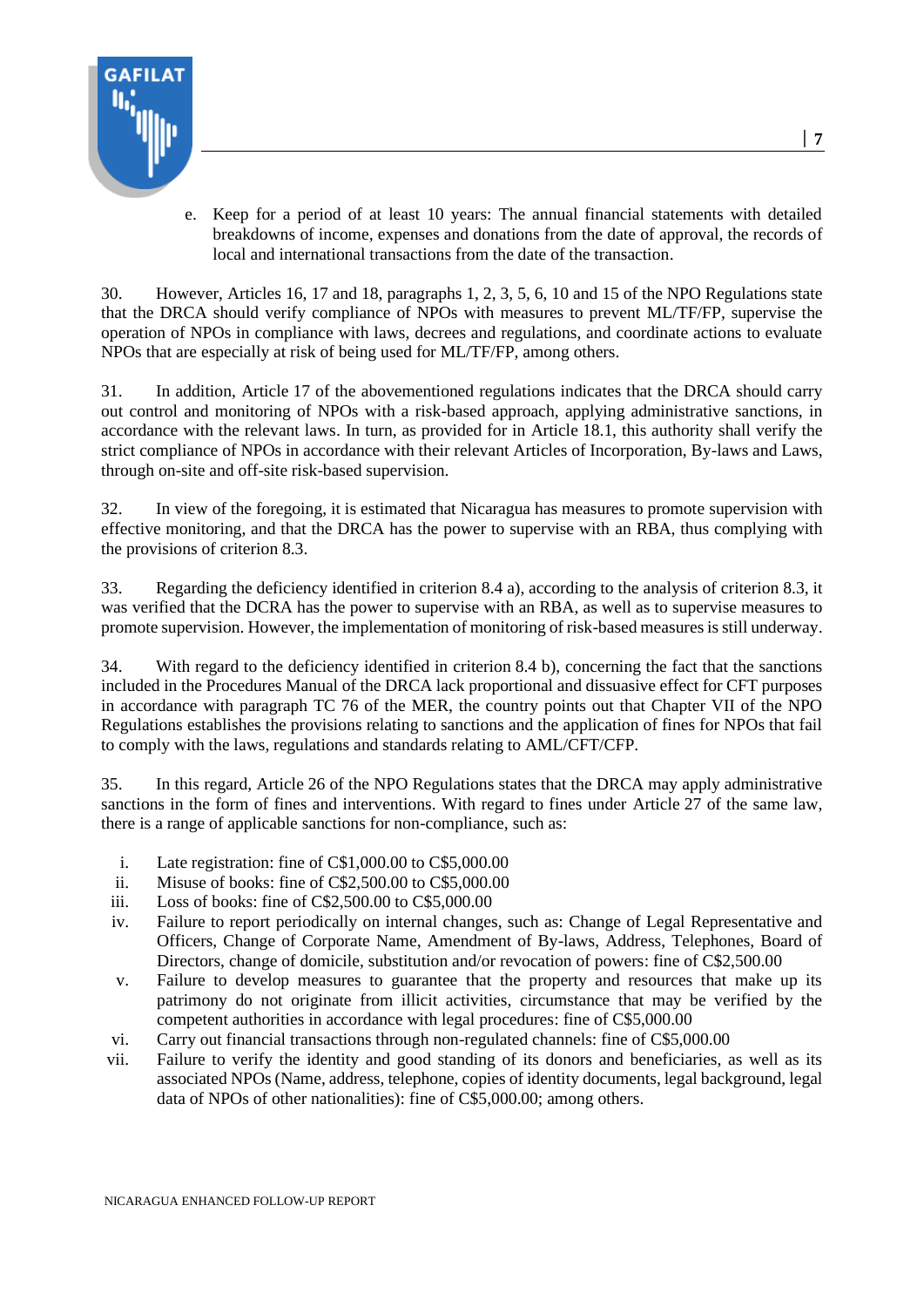

36. From the foregoing, it is considered that the sanctions are proportionate to the infringements by virtue of the fact that there is a wide range for each of the different cases of non-compliance.

37. In addition, Article 28 of the NPO Regulations deals with recidivism in non-compliance with the provisions of Article 27 concerning fines and it establishes a range of sanctions from doubling the amount of the fines, administratively intervening in the NPO if non-compliance persists and even, in the event that the NPO has incurred in the last two cases, requesting the National Assembly to cancel its legal personality.

38. Likewise, the competent authority, through Article 30 of the regulations in question, has the power to intervene administratively in different cases such as:

- i. Repeated misuse and loss of books
- ii. Complaint by one of the members regarding irregularities in the administration and management of the NPO
- iii. Non-compliance with the recommendations and resolutions of the DRCA
- iv. Failure to keep formal accounts of its assets
- v. Complaints and accusations before the competent courts against NPOs
- vi. Failure to act in accordance with the purposes and objectives for which they were granted legal personality, among others.

39. It should also be pointed out that under Article 32 of the NPO Regulations, the DRCA may request before the National Assembly the cancellation of the legal personality of non-profit Associations, Federations, Foundations and Confederations, on the grounds established in Article 24 of Law 147 and Article 15.3 of the Regulations of Law 977.

40. From the above analysis, it is estimated that Nicaragua has the capacity to apply effective sanctions, in a wide range proportionate with the assumptions of non-compliance, and dissuasive since it can even intervene and propose the cancellation of an NPO. In that sense, it is considered that the deficiencies of this criterion have been overcome in accordance with criterion 8.4 b).

41. With regard to the deficiency identified in criterion 8.5 d), concerning the fact that the prudential measures in force applicable to Nicaraguan NPOs do not ensure that in the event of suspicion or the existence of reasonable grounds to suspect that an NPO is being misused for TF purposes, the information is promptly shared with the competent authorities to take preventive or investigative action, the country indicates that in accordance with Article 8, paragraph 5 of Law 976 it is established that any authority or public official who in the exercise of its activities becomes aware of events or assets related to ML/TF/FP should inform so to the UAF.

42. In addition, Article 37.6 of Law 977 provides that public bodies that have powers and duties related to the regulation, supervision and sanction of NPOs should report to the competent authorities, suspicions that a particular NPO: i) Is involved in ML/TF/FP and/or is a screen for the execution of ML/TF/FP activities. ii) It is being exploited as a vehicle for TF, including for the purpose of evading asset freezing measures, or for forms of support to terrorism. iii) It is concealing or disguising the clandestine diversion of funds intended for legitimate purposes, but which are being diverted for the benefit of persons involved in ML/TF/FP operations.

43. In addition, Article 17 of the NPO Regulations provides for the duty of the DRCA to communicate to the competent authorities the suspicion that an NPO is involved in the commission of ML/TF/FP as well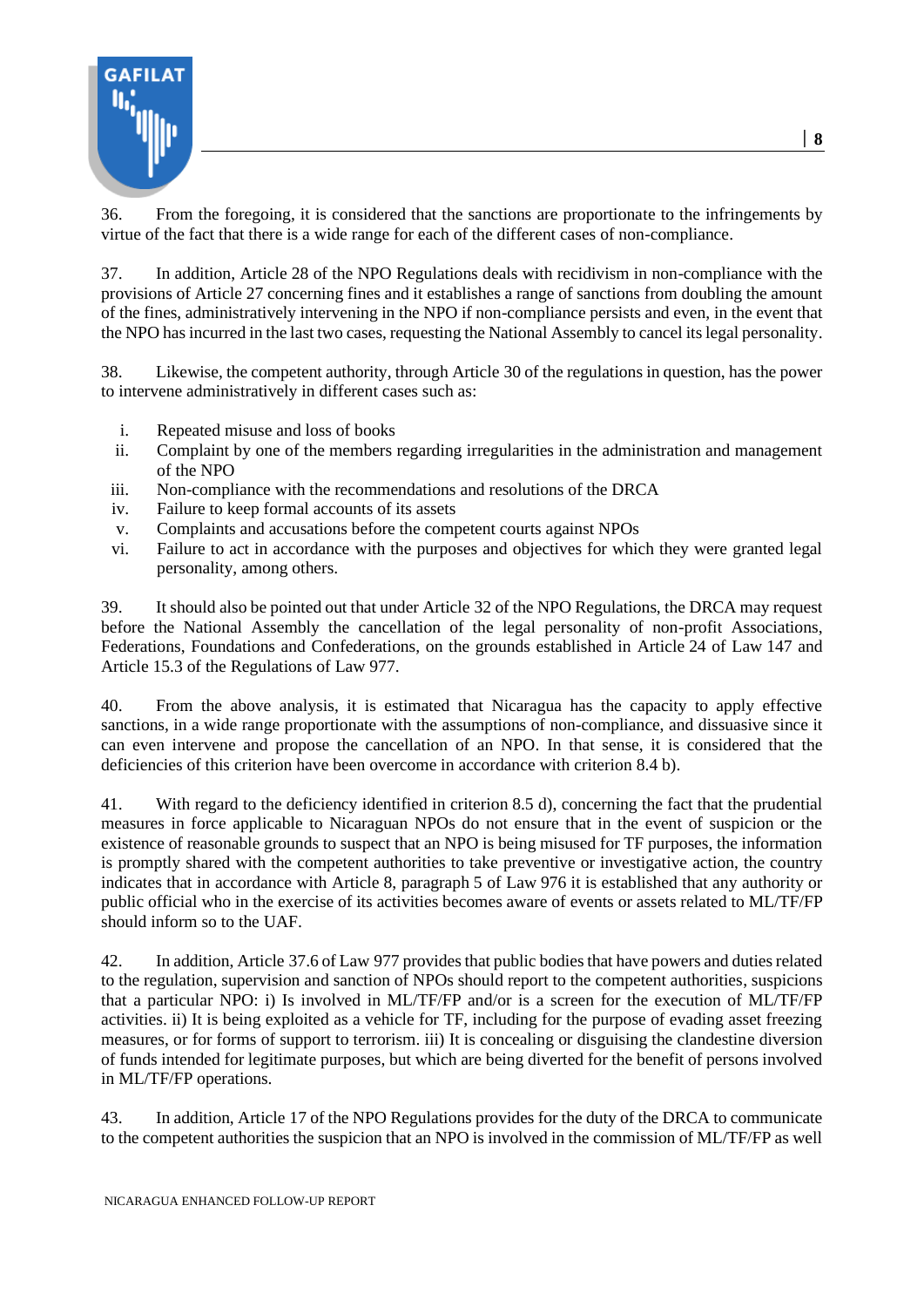

as Article 18 of the same regulation, which in numerals 4, 11 and 13 establish that this department shall have the functions of prevention, making the competent authorities aware of the existence of acts or events that may constitute offences and sharing relevant information expeditiously with competent authorities when there is suspicion that an NPO is vulnerable to be used for ML/TF, to undertake preventive or investigative actions.

44. From the foregoing analysis, it is acknowledged that Nicaragua has made progress in adopting measures at the regulatory level for the NPO sector which, in accordance with the risks identified, could be misused for TF purposes. In particular, the adoption of the NPO Regulations, through Ministerial Agreement 07-2019, was of great relevance in guaranteeing the transparency of NPOs and preventing them from being used for ML/TF/FP activities, as well as the basis for their supervision and control. However, However, the implementation of monitoring of risk-based measures is still underway. It is therefore proposed that the rating be raised to **Largely Compliant**.

#### *Recommendation 22 - DNFBPs: Customer due diligence (originally rated PC – re-rated LC)*

45. With regard to the deficiency identified in criterion 22.1, Nicaragua's Third Enhanced Follow-Up Report determined that in the case of accountants the country has no provisions indicating the application of criteria 10.2.b, 10.7 (a) and (b), 10.10, 10.11, 10.16, 12.1 (a) and (b), 12.2 and 12.3. Likewise, there are no obligations in relation to R.15. In addition, lawyers and notaries have not yet been incorporated as RIs for the fulfilment of AML/CFT obligations.

46. With regard to the deficiency that lawyers and notaries have not yet been incorporated as RIs for compliance with AML/CFT obligations, Article 1 of Law 1000, amending and supplementing Law 977 "Law against ML/TF/FP", published on August 7, 2019, amends Article 9.4 of the Law against ML/TF/FP and incorporates lawyers and notaries authorised and incorporated, through the Judiciary, as Reporting Institutions (RI) to inform the UAF directly, not being able to invoke reservation or secrecy of any kind. All the obligations established in Law 977 therefore apply to lawyers and notaries.

47. In accordance with the foregoing paragraph, the obligation of the RIs to develop customer due diligence (CDD) procedures established in Article 17 of Law 977, which was analysed in paragraph 21 of Nicaragua's Second Enhanced Follow-Up Report, is also applicable to lawyers and notaries.

48. Likewise, Article 2 of Agreement 451 which approves the Regulations for Prevention, Detection and Reporting of Activities Potentially Linked to Money Laundering, Terrorist Financing and Proliferation of Weapons of Mass Destruction (ML/TF/FP) and Predicate Offences Associated with Money Laundering, for lawyers and notaries public of the Republic of Nicaragua, regulated and supervised by the Judiciary (AML/CFT/CFP Regulations), provides that these regulations are applicable to lawyers and notaries in their capacity as RIs; when they carry out, authorize, participate, intervene or are about to carry out transactions, operations or services for or on behalf of their customers, relating to the following activities: a) Purchase and sale of real estate property; b) Administration of the customer's money, securities or other assets; c) Administration of bank, savings or securities accounts; d) Organisation of contributions for the creation, operation or administration of enterprises and e) Creation, operation or administration of legal persons or other legal arrangements, and purchase and sale of commercial entities.

49. In this regard, it addresses the deficiency identified under criterion 22.1.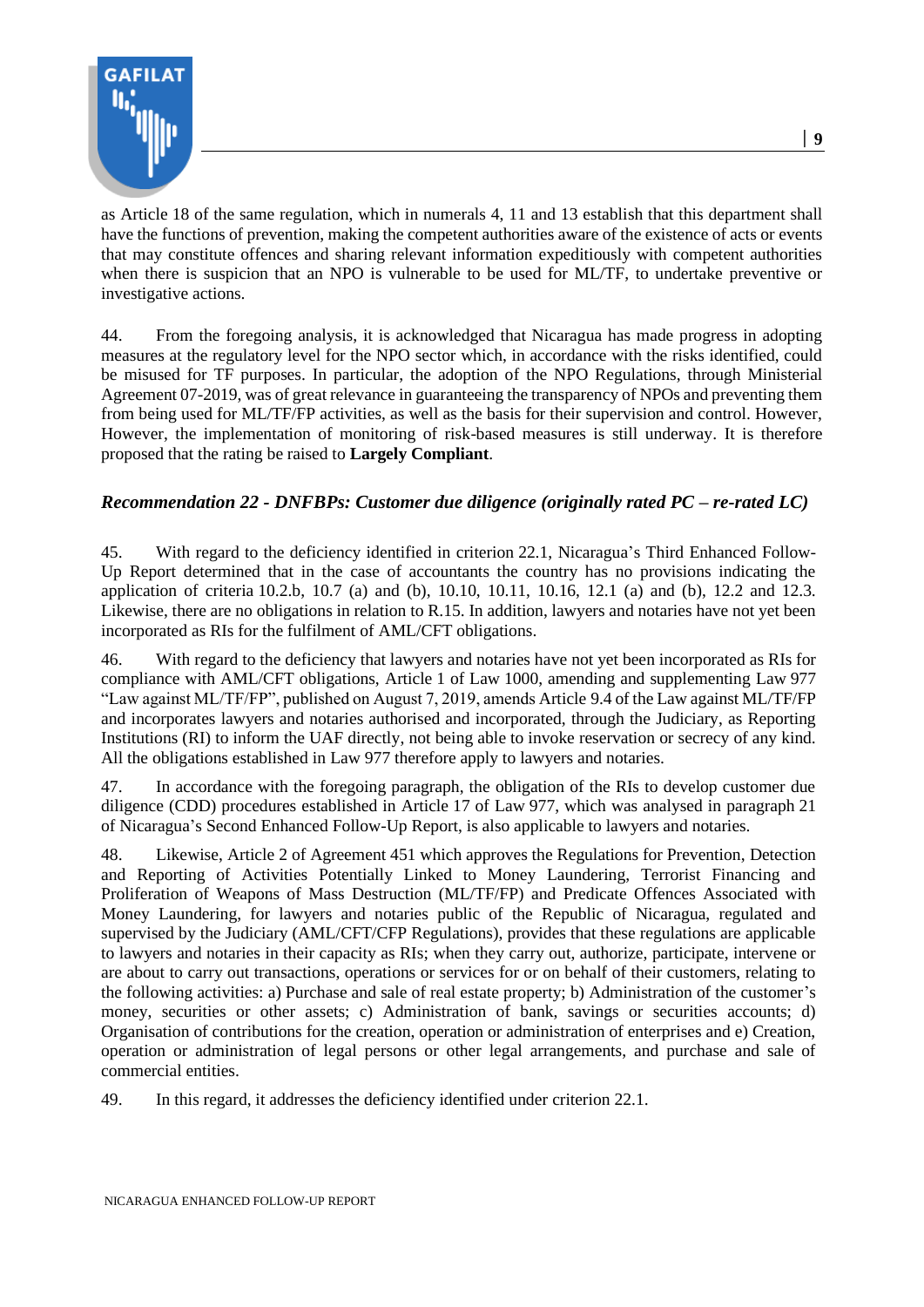

50. Additionally, in criterion 22.1, with respect to the corresponding criteria of R.10 applicable for lawyers and notaries, as well as those referred to above with respect to accountants, the following analysis is shown:

51. Regarding criterion 10.1, Article 14.1 of the AML/CFT/CFP Regulations applicable to lawyers and notaries, it states that they may not provide, maintain or perform services when: The customer uses a fictitious, inaccurate, encrypted, fantasy or coded name or requires that they be provided in such a way that its identity is anonymous; (...)

52. Therefore, the provisions under criterion 22.1 regarding the implementation of criterion 10.1 for lawyers and notaries are addressed.

53. With respect to criterion 10.2, Article 2 of the AML/CFT/CFP Regulations for lawyers and notaries refers to the situations in which the measures against ML/TF/FP should be applied, which are in line with the situations indicated in criterion 22.1.d.

54. Likewise, Article 11 of the same Regulation indicates the moment when CDD measures should be applied and states that lawyers and notaries should apply CDD measures on the activities described in Article 2, when:

- a) they intend to perform or perform transactions and services for or on behalf of their customers, regardless of value or amount.
- b) they perform an occasional transaction and service for their customer that reaches a value equal to or greater than ten thousand United States dollars (USD 10,000.00) or its equivalent in Cordobas or any other foreign currency, even in situations in which the transaction or service is carried out in a single transaction or in several transactions during one month, which appear to be related.
- c) they conduct remittance transactions regardless of their value or amount.
- d) there is suspicion of ML/TF/FP regardless of the value or amount of the transaction and service.
- e) they have doubts about the veracity or accuracy of previously obtained data in relation to customer identification.

55. With regard to the deficiency indicated for certified public accountants (CPA) relating to the implementation of criterion 10.2.b, in accordance with Resolution No. 05-2019-JD/CCPN-PLA/FT/FP, Article 2 numeral 6.b, it is established that in the case of customers and transactions considered by the CPA as occasional, CDD is applied when the transaction is equal or higher than the threshold of Ten Thousand American Dollars (USD 10,000) or its equivalent in Cordobas; whether the transaction is carried out in a single transaction or in a multiple transaction that seem to be related.

56. Thus, it addresses criterion 22.1 regarding the implementation of criterion 10.2 for lawyers and notaries in what is applicable to them; as well as criterion 10.2.b for accountants.

57. With regard to criterion 10.3, Article 12 of the AML/CFT/CFP Regulations for lawyers and notaries sets forth that they should identify the customer, whether habitual or occasional, natural or legal person, and are required to apply adequate measures in order to prove their identification prior to offering their services to the customer. The identity of the customer shall be verified with the documents referred to in the domestic law, which should be in force at the time of application of the CDD and which lawyers and notaries shall obtain a printed or digital copy of.

58. The same Article 12 lists the types of identification documents for natural persons and legal persons. In addition to the documents listed in the referred Article and when necessary, lawyers and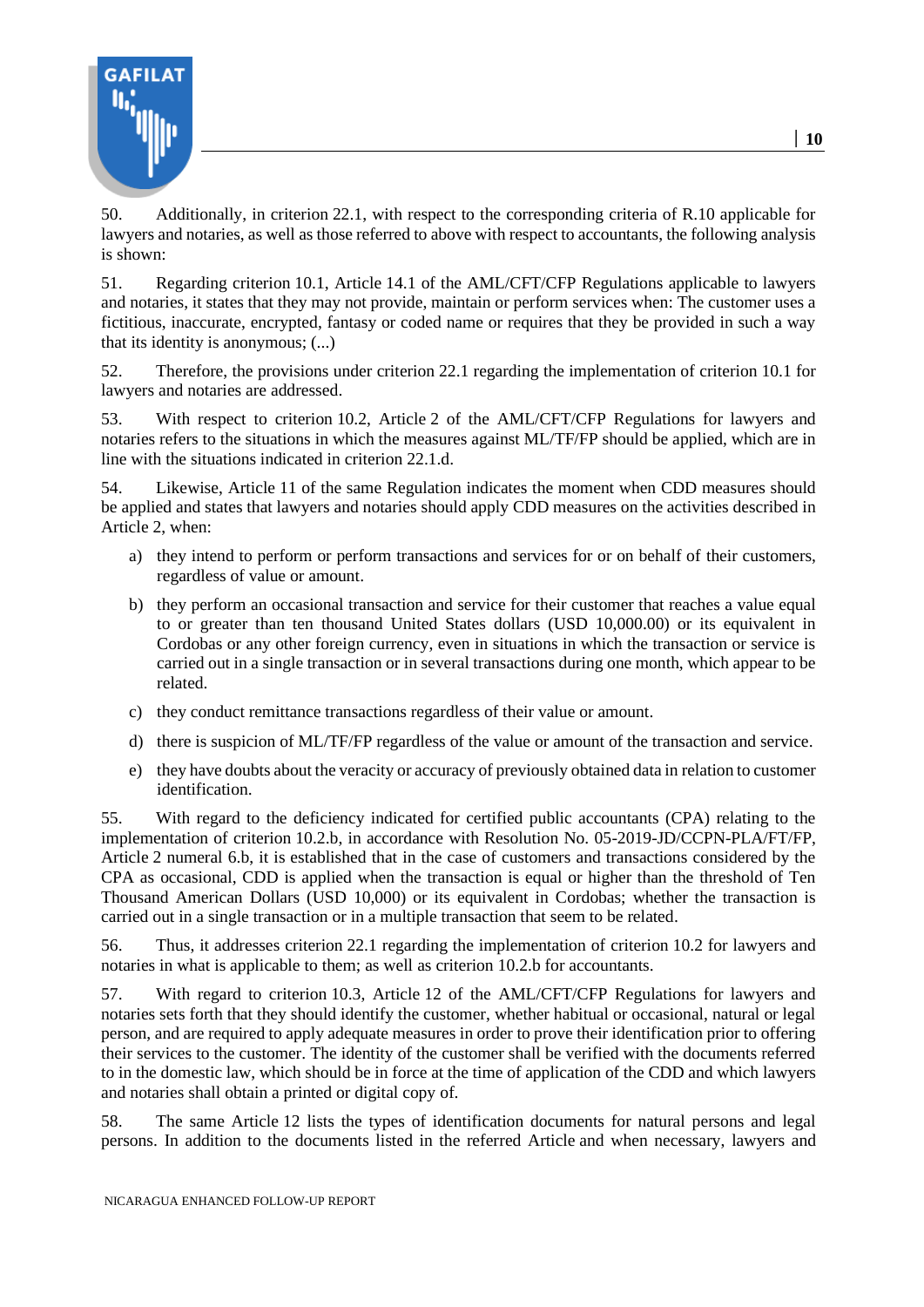

notaries should use reliable data or information from an independent source to verify the identity of the customer and BO.

59. In turn, lawyers and notaries should review the identification documents to determine if possible, if they are authentic or if they are false, have been altered or have been filled in false information, and may require additional documents to corroborate the identity, as necessary. (Article 15 of AML/CFT/CFP Regulation for lawyers and notaries).

60. In relation to customers that are legal arrangements, in accordance with Article 16 of Resolution-UAF-N-020-2019, trustees shall have the duty to disclose their status to RIs. Likewise, they shall also provide them with information on the residence of the beneficiaries and on the assets held or under their administration.

61. Considering that trust service providers are also RIs and that in accordance with Article 16 of the AML/CFT/CFP Regulations for lawyers and notaries public, they should update the information on the customers who are RIs and verify whether they are registered with the UAF.

62. Thus, it addresses the provisions of criterion 22.1 regarding the implementation of criterion 10.3 for lawyers and notaries in relation to their customers who are natural and legal persons. However, although the legal framework provided does not refer to the obligation of identification and verification of the identity of the customer who is a legal arrangement, there are other provisions that allow lawyers and notaries to: i) know the trustee status of their customer, the residence of the settlor and the assets held in trust and ii) update the information.

63. In relation to criterion 10.4, the country points out that through verification of the customer's documents, data and information, lawyers and notaries shall determine the identity, actual existence, representation, address, legal capacity and corporate purpose, as appropriate, of natural or legal persons and those of their representatives. (Article 12 of AML/CFT/CFP Regulation for lawyers and notaries).

64. Therefore, provisions under criterion 22.1 regarding the implementation of criterion 10.4 for lawyers and notaries are addressed.

65. With regard to criterion 10.5, it was indicated that Article 18 of the AML/CFT/CFP Regulations for lawyers and notaries establishes the obligation to identify the beneficial owner (BO) of their customer and the ways to proceed accordingly. They shall also verify the identity of the BO by means of the documents provided for in Article 12 of the same regulation, when there are indications that the identity of the customer is not exact or true and when there are circumstances that warrant examination of the service relationship to determine whether there are suspicions of ML/TF/FP and on the basis of the riskbased measures established by lawyers and notaries. In these cases, they shall document the actions they have taken to determine who the BO is; they shall also document the unsuccessful results of such actions.

66. Therefore, provisions under criterion 22.1 regarding the implementation of criterion 10.5 for lawyers and notaries are addressed.

67. With regard to criterion 10.6, Nicaragua reported that when lawyers and notaries establish a service relationship with customers, they shall obtain information on the purpose and nature of the service. In particular, they will collect information about the type of professional or business activity they perform. They should also obtain information on the origin and source of the customer's funds. (Article 17 of AML/CFT/CFP Regulation for lawyers and notaries).

68. Therefore, provisions under criterion 22.1 regarding the implementation of criterion 10.6 for lawyers and notaries are addressed.

69. In relation to criterion 10.7, two aspects are mentioned: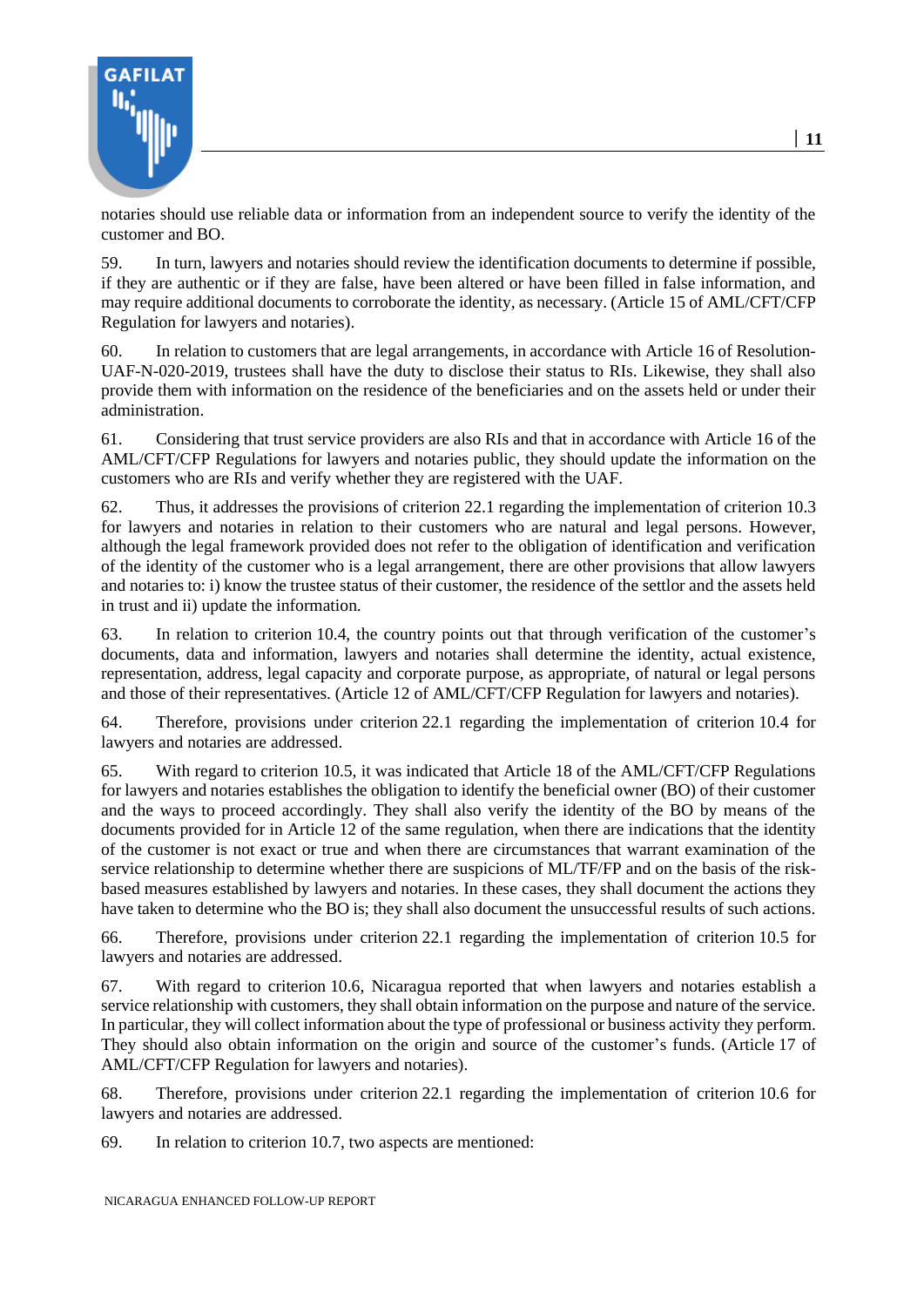

- a) According to Article 33.1 of the AML/CFT/CFP Regulations for lawyers and notaries, in the course of their relationship with customers, they shall apply continuous monitoring measures with a ML/TF/FP risk-based approach to the service relationship, including the activities and/or operations that they attempt and carry out throughout that relationship, in order to ensure that they coincide with the knowledge they have of the customers, their business activity, business and risk profiles, including the origin of their funds and to ensure that the documents, data and information available to them are up to date. Particularly in the case of customers included in the higher risk categories and
- b) Lawyers and notaries shall update the identification information and the customer's documents, data and information; every year for high risk customers; every two years for medium risk customers and every three years for low risk customers. (Article 12 of AML/CFT/CFP Regulation for lawyers and notaries).

70. In the case of accountants, they should create a Comprehensive Customer Knowledge Profile (PIC), according to the Forms provided in Annex # 2 of the Regulations. PICs are updated when the Customer reports changes to its data or within the following timeframes:

- iii.a.- Simplified CDD: Every 3 years.
- iii.b.- Standard CDD: Every 2 years.
- iii.c.- Enhanced CDD: Every year. (Article 10.a.iii. of Resolution 01-2019-JD/CCPN-PLA/FT/FP-Regulation CCPN-PLA/FT/FP).

71. Likewise, in accordance with Resolution No. 05-2019-JD/CCPN-PLA/FT/FP, CDD, in addition to being differentiated, it should be permanent, continuous and constant, regardless of the rating of the assigned ML/TF/FP risk level, and CPAs should verify information and examine transactions carried out throughout their relationship with customers, with the following minimum objectives: a. Knowing what the customer's economic activity is, their BO, the origin of the funds and/or assets, the source of the funds and/or assets, as well as the nature, character, purpose and reason for the relationship; b) being certain that the information obtained corresponds to the knowledge they have of customers, their economic activity and risk profile; and, c) ensuring that the documents, data or information collected under the CDD procedure are kept up to date and relevant by reviewing existing records, especially in the case of customers included in the higher risk category of ML/TF/FP. (Article 2, paragraph 10 a, b, and c).

72. In this sense, provisions under criterion 22.1 regarding the implementation of criterion 10.7 a and b for lawyers, notaries, and accountants are addressed.

73. With regard to criterion 10.8, lawyers and notaries should apply CDD measures when they have doubts about the veracity or accuracy of previously obtained data in relation to customer identification. (Article 11.5 of AML/CFT/CFP Regulation for lawyers and notaries).

74. The identity of customers that are legal persons shall be verified with the documents referred to in paragraph 2 of Article 12 of the AML/CFT/CFP Regulation for lawyers and notaries, which should be in force at the time of application of the CDD and of which lawyers and notaries public shall obtain a readable printed or digital copy. Through verification of the customer's documents, data and information, lawyers and notaries shall determine the identity, actual existence, representation, address, legal capacity and corporate purpose, as appropriate, of natural or legal persons and those of their representatives. (Article 12 of AML/CFT/CFP Regulation for lawyers and notaries).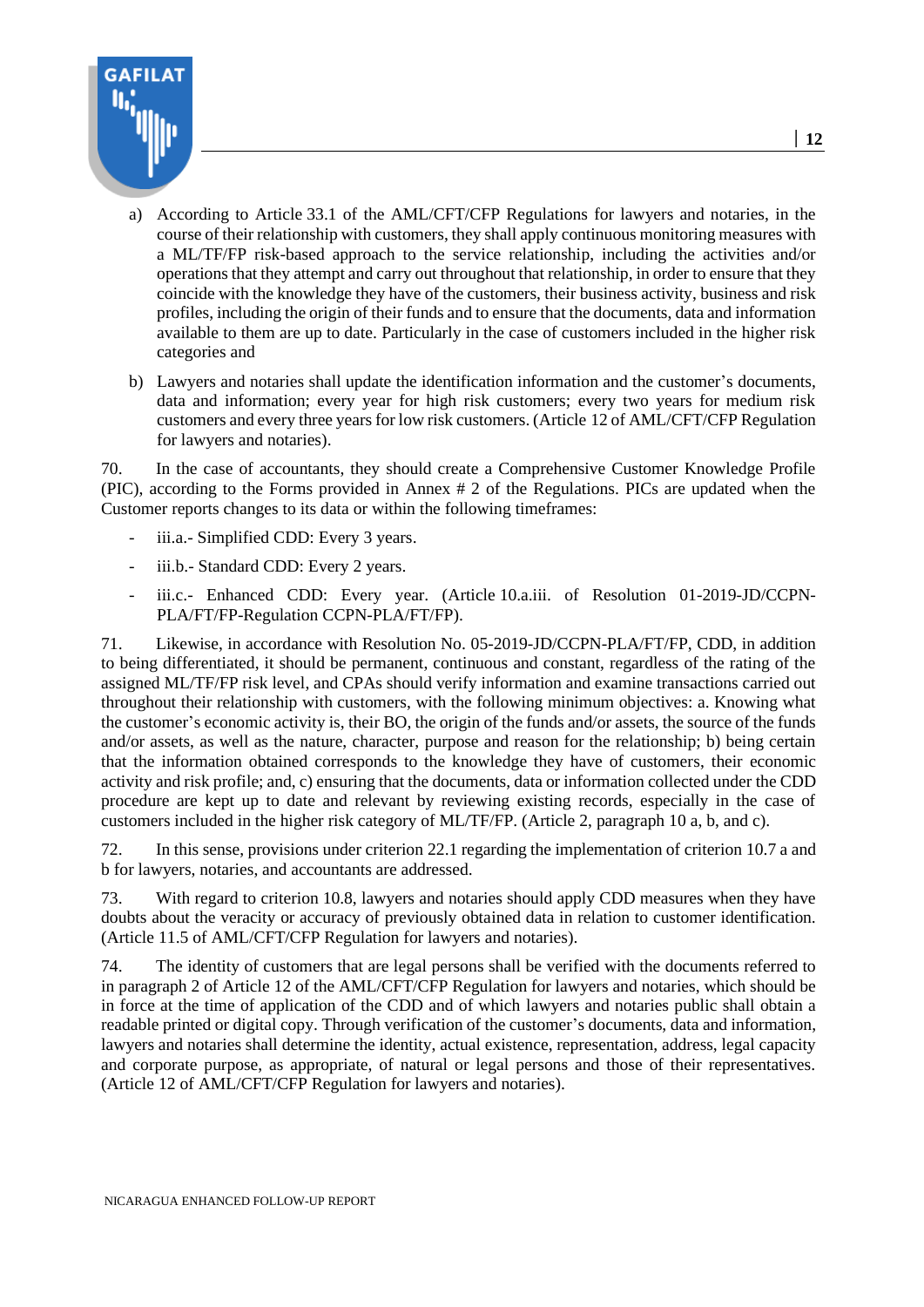

75. In this sense, the provisions under criterion 22.1 regarding the implementation of criterion 10.8 for legal person customers of lawyers and notaries are addressed. However, the provisions mentioned by the country are not applicable to customers that are legal arrangements.

76. With regard to criterion 10.9, under Article 12.2 of the AML/CFT/CFP Regulations for lawyers and notaries, they should identify and verify the identity of customers who are legal persons by requesting the following information:

- a) Official and updated certification of registration with the competent registry, such as: i. Nonprofit legal person. ii. Cooperative. iii. Company. iv. Union, federation, confederation or trade union centre.
- b) Articles of association and by-laws duly registered in the competent registry.
- c) Document of the Unique Taxpayer Registry (RUC) in the case of legal persons or equivalent document of the corresponding country for legal persons not domiciled in Nicaragua, according to the law and regulations on the matter.
- d) Certificates, licenses, permits or equivalent documents, in force and issued by the competent authorities or public registries, according to the activity to which the legal person is dedicated and according to the existence of an authority that regulates, registers or authorises said activity.
- e) Certification of the minutes in which the members of the current board of directors of the national or foreign legal person are recorded at the time of initiating the service relationship with lawyers and notaries public.

77. In the light of the aforesaid, criterion 22.1 regarding the implementation of criterion 10.9 for legal person customers of lawyers and notaries is addressed. However, the provisions mentioned by the country are not applicable to customers that are legal arrangements.

78. With regard to criterion 10.10, under Article 18 of the AML/CFT/CFP Regulations for lawyers and notaries, they should identify the BO of customers who are legal persons. For such purposes, they shall proceed as follows:

- a) Natural persons exercising control of the legal person through ownership of 25% or more of the shares shall be beneficial owners. If the holder of such percentage is a legal person, lawyers and notaries should identify the person who controls it with a percentage equal to or greater than 25% of the capital and so on until the natural person who controls the customer through the chain of ownership is identified (Paragraph 1).
- b) Where lawyers and notaries cannot determine who exercises control of the legal person even with the above information, it shall, in accordance with their resources and experiences, develop an analysis to identify who exercises its control (Paragraph 2)
- c) In cases where lawyers and notaries fail to identify the natural person who is the BO even in compliance with the above, they should verify the identity of the natural persons holding senior administrative positions in the legal person. Where the designated administrator is a legal person, control shall be deemed to be exercised by the natural person appointed by the administrator who acts as its legal representative.

79. In relation to accountants, Article 14 of Resolution No. 01-2019-JD/CCPN-PLA/FT/FP indicates the cases in which CPAs should identify the BO:

a) Natural persons exercising control of the legal person through ownership of 25% or more of the shares of the legal person. When the holder of such percentage is a legal person, the person who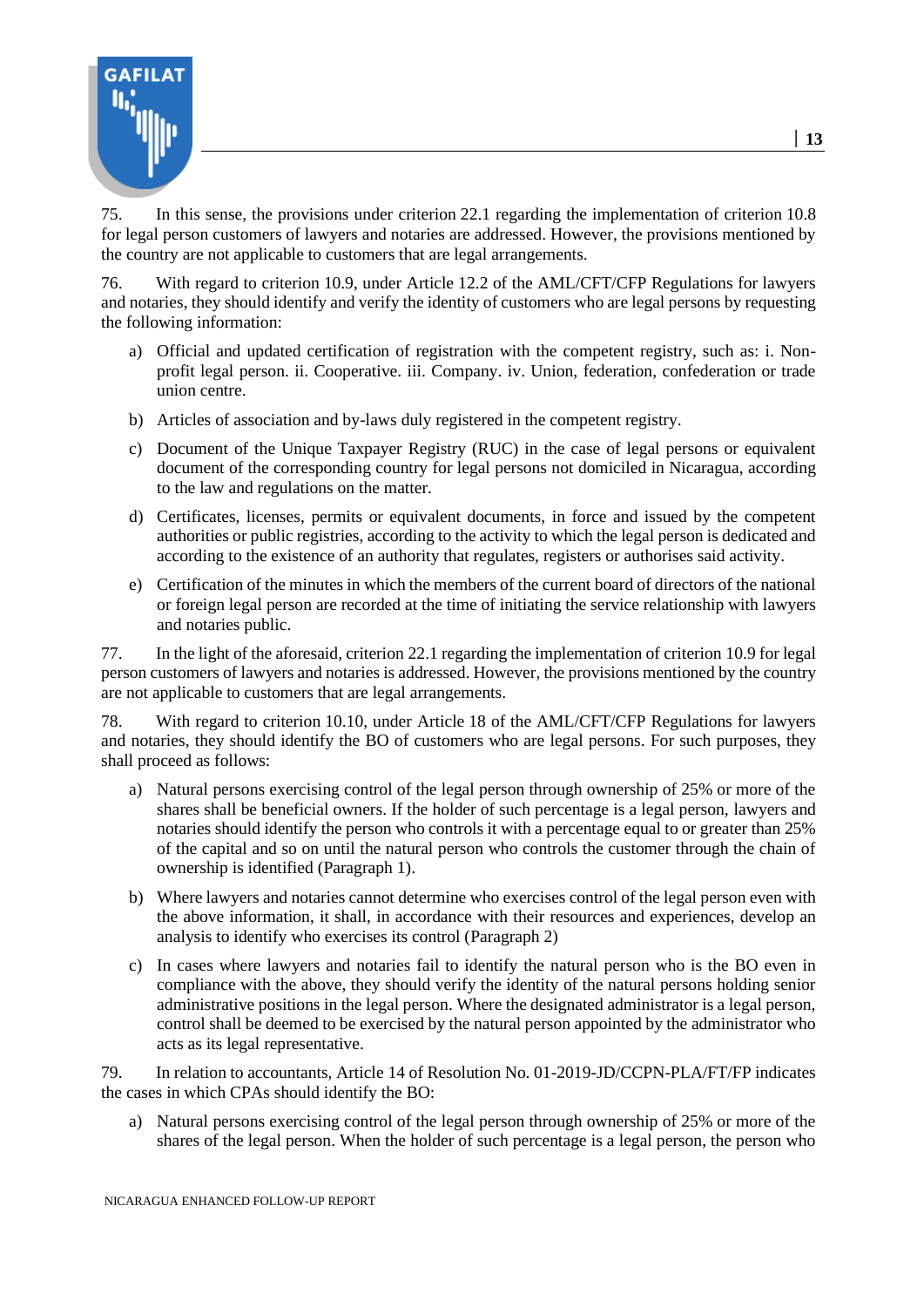

controls it with a percentage equal to or greater than 25% of the capital should be identified, and so on until the natural person who controls the customer through the chain of ownership is identified. (Paragraph 1)

- b) If it is not possible to determine who exercises control over a legal person in accordance with the provisions of the preceding paragraph or if the information described in the preceding paragraph raises doubts as to who exercises control, CPAs, based on their resources and experiences, should develop analyses to identify who exercises control over the legal person by means other than ownership. (Paragraph 2).
- c) If the BO of the legal person is not determined in accordance with the provisions of the preceding paragraphs, CPAs should identify and take reasonable steps to verify the identity of the natural person or persons occupying the senior management positions of the legal person. Where the designated administrator is a legal person, control shall be deemed to be exercised by the natural person appointed to act as its legal representative.

80. Therefore, the provisions of criterion 22.1 regarding the implementation of criterion 10.10 for lawyers and notaries are addressed.

81. Regarding criterion 10.11, based on Article 18 of the AML/CFT/CFP Regulations applicable to lawyers and notaries, they should identify the beneficial owner of the customer:

- a) In the case of trusts, determined or determinable trustees; trust interest certificate holders; or the members of trust Technical Committees shall be the beneficial owners. Where these are legal persons, the beneficial owner shall be determined in accordance with Article 18.3.
- b) Where the customer is a cooperative or a non-profit organisation, those who have control of these by statutory provisions shall be deemed to be the beneficial owners. Where there is no natural person or persons that comply with this criterion, the members of its administrative body shall be taken as beneficial owners.

82. However, the country does not have provisions in place concerning the verification of the identity of beneficial owners for customers of lawyers and notaries that are legal arrangements.

83. With regard to accountants, in the case of customers that are legal arrangements, CPAs should verify the identity of the BOs by means of the following information:

- a) For trusts: The identity of the settlor, trustee(s), the protector (if any), beneficiaries or classes of beneficiaries, and any other natural person exercising effective and definitive control over the trust (including through a chain of control/ownership);
- b) For other types of legal arrangements: The identity of persons in equivalent or similar positions.

84. With regard to criterion 10.14, under Article 13 of the AML/CFT/CFP Regulations for lawyers and notaries, they should verify the identity of customers and BO before or while the service relationship is being established or services are being performed for occasional customers; or they may complete verification after the service relationship has been established if:

- 1. This happens as soon as reasonably possible.
- 2. It is essential not to interrupt the normal conduct of the transaction.
- 3. ML/TF/FP risks are under control.

85. Therefore, provisions under criterion 22.1 regarding the implementation of criterion 10.14 for lawyers and notaries are addressed.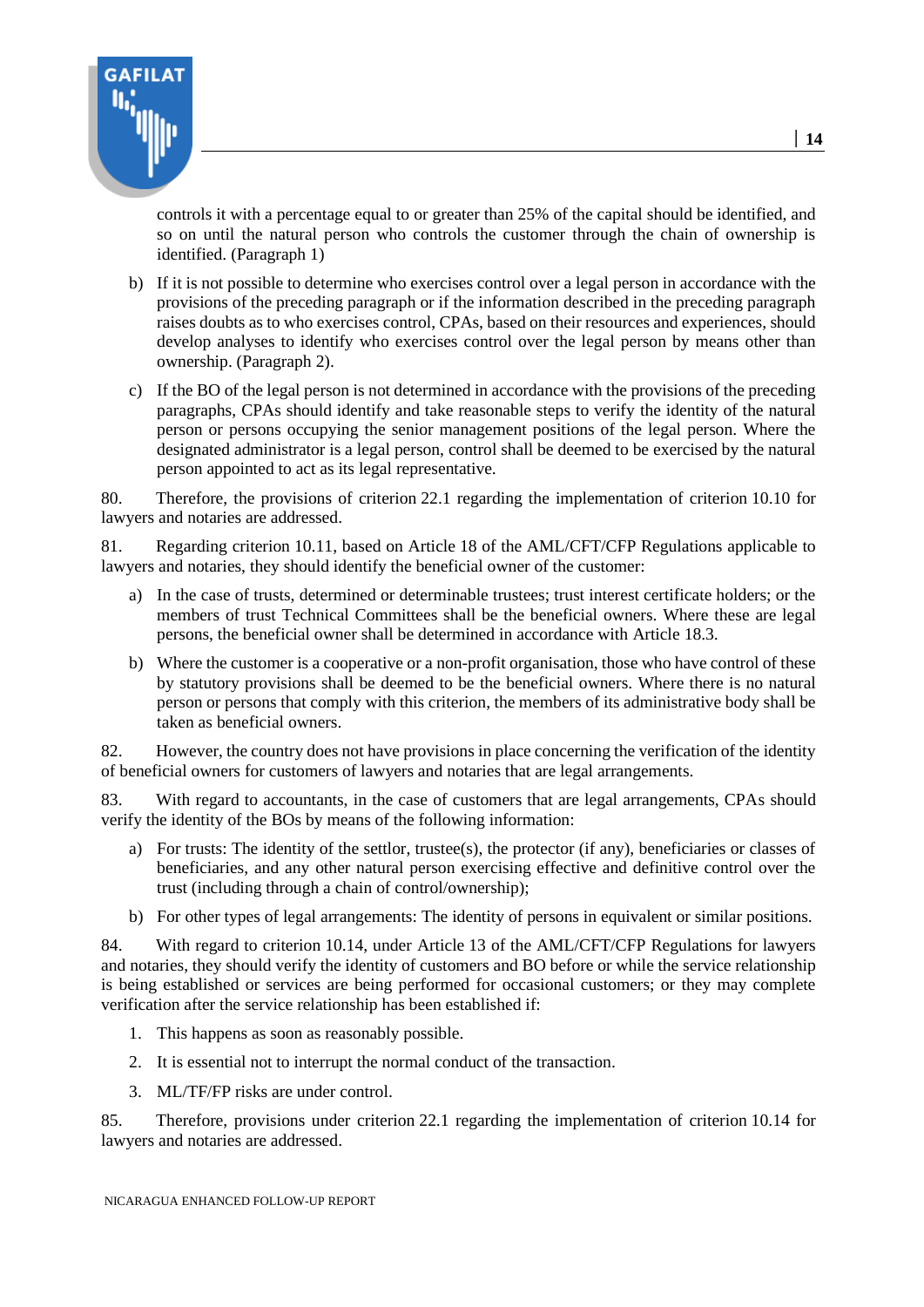

86. With regard to criterion 10.15, Nicaragua indicates that lawyers and notaries should establish procedures to manage the risk, when customers can use the service relationship before verifying their identity. (Article 13 of AML/CFT/CFP Regulation for lawyers and notaries).

87. Therefore, provisions under criterion 22.1 regarding the implementation of criterion 10.15 for lawyers and notaries are addressed.

88. With regard to criterion 10.16, lawyers and notaries shall apply the due diligence measures provided for in this Chapter to all new customers and also to those existing at the time of the entry into force of this regulation, based on a risk analysis. In any event, lawyers and notaries shall apply customer due diligence measures to customers upon hiring new products or where a transaction occurs that is considered significant because of its volume or complexity. (Article 28 of AML/CFT/CFP Regulation for lawyers and notaries).

89. In relation to accountants, Article 2, paragraph 13 of Resolution No. 05-2019-JD/CCPN-PLA/FT/FP establishes that, in relation to new and existing customers, differential CDD applies: a. For new customers of CPAs, which are taken onboard after the entry into force of both legal instruments: Differentiated CDD measures are applied as appropriate, immediately upon initiating the relationship with the customer; b) For existing customers of CPAs existing before the entry into force of both legal instruments: CPAs have until December 31, 2019 to apply the corresponding differentiated CDD, with file and CIP updating, taking into account the materiality and risk, and whether CDD measures have been taken previously and when they have been adopted, as well as the relevance of the data obtained.

90. Therefore, the provisions of criterion 22.1 regarding the implementation of criterion 10.16 for lawyers and notaries are addressed.

91. With regard to criterion 10.17, lawyers and notaries shall determine the customer's ML/TF/FP risk level, in accordance with the risk assessment technique they deem appropriate to apply. The determination of the level of risk should be made in relation to the analysis of threats and vulnerabilities related to the following factors: Type of customer; country or geographical area; and types of products, services, operations and marketing channels used. Once the risk level of the customer has been determined, lawyers and notaries shall apply the CDD measures and procedures provided for in Articles 11 to 19 as standard CDD measures; however, they shall enhance them in a situation where the ML/TF/FP risks are higher. (Article 20 of AML/CFT/CFP Regulation for lawyers and notaries). Therefore, provisions under criterion 22.1 regarding the implementation of criterion 10.17 for lawyers and notaries are addressed.

92. With regard to criterion 10.18, lawyers and notaries may apply measures and procedures that reasonably simplify the standard CDD measures when they are in a situation where the risks of ML/TF/FP are lower. These cannot apply simplified CDD measures where there is suspicion of ML/TF/FP or in scenarios of higher risks. (Article 20 of AML/CFT/CFP Regulation for lawyers and notaries). Therefore, provisions under criterion 22.1 regarding the implementation of criterion 10.18 for lawyers and notaries are addressed.

93. Regarding criterion 10.19, based on Article 14.3 of the AML/CFT/CFP Regulations applicable to lawyers and notaries, they may not provide, maintain or perform services when:

94. Customers do not submit the information required by virtue of the CDD measures which, in accordance with these regulations, are required to have full certainty as to their identity, the purpose of the relationship and the justification of the origin and source of funds; in such case they should consider filing an unusual transaction report;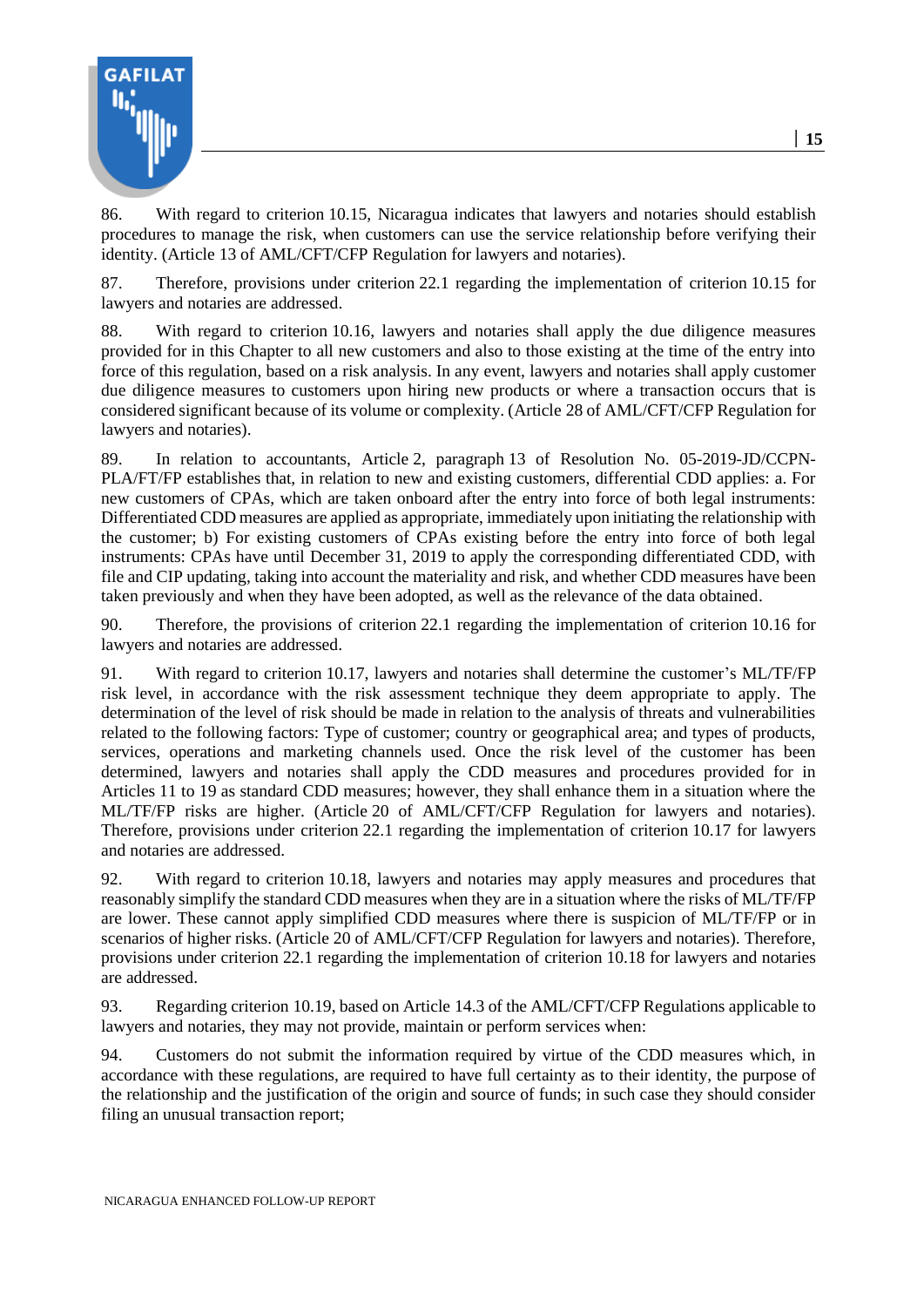

95. Therefore, provisions under criterion 22.1 regarding the implementation of criterion 10.19 for lawyers and notaries are addressed.

96. With regard to criterion 10.20, when lawyers and notaries have indications or suspicions that the customer is involved in ML/TF/FP activities and predicate offences associated with ML and considers that the application of CDD measures would warn the customer of such indications, they may refrain from completing the CDD procedure, but should submit an unusual transaction report (ROI) to the Centralized Information and Prevention Directorate (DCIP). (Article 29 of AML/CFT/CFP Regulation for lawyers and notaries). Therefore, provisions under criterion 22.1 regarding the implementation of criterion 10.20 for lawyers and notaries are addressed.

97. With regard to criterion 22.2, in Nicaragua's second enhanced follow-up report, R.11 was rated compliant (paragraphs 46 to 50), taking into account the provisions contained in Law 977, whose recent reform incorporates lawyers and notaries; therefore, all those provisions established in Law 977 consequently apply to notaries and lawyers. Similarly, Article 44 of the AML/CFT/CFP Regulations deals in detail with criteria 11.1 to 11.4. Provisions under criterion 22.2 in relation to lawyers and notaries are thus considered addressed.

98. As regards criterion 22.3, an analysis of the corresponding criteria of R.12 applicable for lawyers and notaries, as well as those referred to above with respect to accountants, is shown below:

99. With regard to criterion 12.1, lawyers and notaries should establish and apply CDD measures to determine whether the customer or BO is a Politically Exposed Person (PEP). When a BO is determined to be a PEP, Article 18 of the regulations shall be applied to identify and verify its identity. (Article 21 of AML/CFT/CFP Regulation for lawyers and notaries).

100. With regard to criterion 12.1.a, Article 20 of AML/CFT/CFP Regulation for lawyers and notaries sets forth that they should determine the customer's ML/TF/FP risk level, in accordance with the risk assessment technique they deem appropriate to apply. The determination of the level of risk should be made in relation to the analysis of threats and vulnerabilities related to the following factors: Type of customer; country or geographical area; and types of products, services, operations and marketing channels used.

101. In relation to criterion 12.1.b, lawyers and notaries in their capacity as RIs who are natural persons do not have senior management, since they themselves develop the provision of their services.

102. According to Article 25 of the AML/CFT/CFP Regulations for lawyers and notaries, in the case of foreign PEPs, lawyers and notaries should apply at least the following enhanced CDD measures, regardless of the level of risk they represent:

- 1. Take reasonable steps to identify the source of funds of the PEP that is the customer or beneficial owner of the service relationship. (Criterion 12.1c).
- 2. Conduct enhanced follow-up of the service relationship with PEPs, including actions such as increasing the number and timing of the service relationship operations reviews. (Criterion 12.1.d).

103. In relation to accountants, in accordance with Article 10 a) numeral ii) and numeral ii.d) they should include in their AML/CFT/CFP Manual measures for the application of an RBA, in a differentiated manner, with respect to the CDD and their BO, according to the rating of the assigned ML/TF/FP risk level. (...) Without prejudice to the Sectoral Assessments of CPAs developed by the CCPN, and to the measures derived from them using an RBA; in the initial application of this Regulation, the following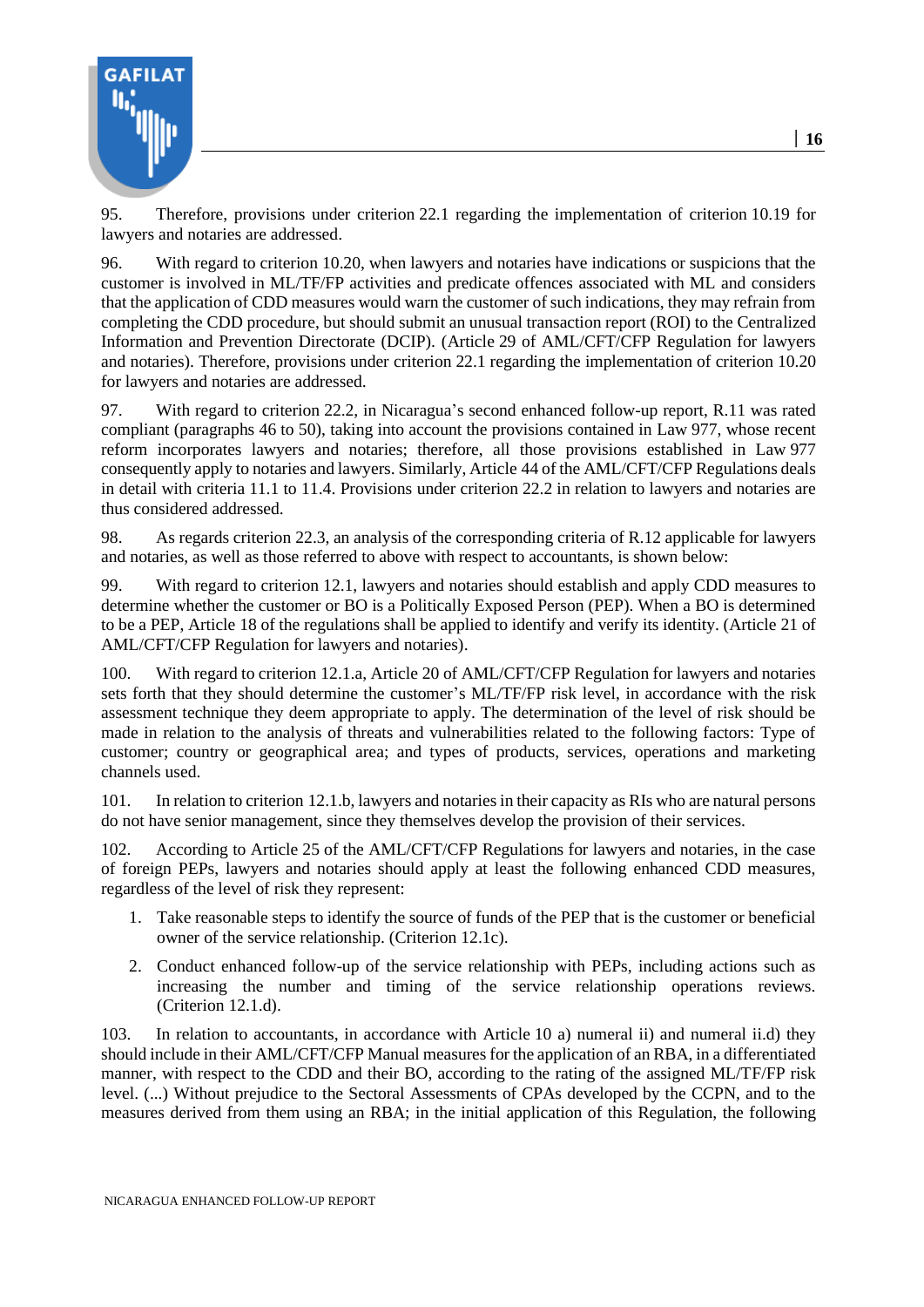

should be held as High-Risk Customers: (...) ii.d.2.- PEPs, national or foreign. ii.d.3.- Close relatives and close associates of the PEPs (...) (Criterion 12.1.a)

104. Furthermore, under Article 2.10, CPAs should verify the information and examine the transactions carried out throughout their relationship with customers, in order to: Know the economic activity of customers, their BO, the origin of the funds and/or assets, the source of the funds and/or assets. (Criterion 12.1.c).

105. For CPAs, the PEP, whether domestic or foreign, is always High Risk, in its capacity as customer or BO of the latter, and they should apply enhanced CDD on them, and on their close relatives or close associates. (Article 2.9) (Criterion 12.1.d).

106. However, CPAs are not required to obtain senior management approval before establishing or continuing business relationships (applicable to firms and corporations providing CPA services) (Criterion 12.1.b).

107. With regard to criterion 12.2, lawyers and notaries should establish and apply CDD measures to determine whether the customer or BO is a PEP. (Article 21 of AML/CFT/CFP Regulation for lawyers and notaries). (Criterion 12.2.a).

108. The measures analysed for the above criterion in relation to Article 25 of the AML/CFT/CFP Regulations for lawyers and notaries should be applied to domestic PEPs and those from international organisations representing a high risk of ML/TF/FP, in accordance with the information obtained in application of CDD measures. (Criterion 12.2.b).

109. In relation to accountants, they have the obligation to determine whether their customer or the BO qualifies as: a. PEP, whether domestic or foreign, or b. Close relative of a PEP, whether domestic or foreign, or c. Partner or close associate of a PEP, whether domestic or foreign. (Article 2, paragraph 8 through Resolution No. 05-2019-JD/CCPN-PLA/FT/FP). (Criterion 12.2.a).

110. For their part, the provisions analysed for criterion 12.1 c and d are applicable to verify compliance with criterion 12.2.b. However, they are not required to obtain senior management approval before establishing or continuing business relationships with domestic PEPs or from international organisations (applicable to firms and corporations providing CPA services).

111. In relation to criterion 12.3, if a customer or BO is identified as a relative or close associate of a PEP, the CDD measures provided for in Article 25 shall be applied. (Article 26 of AML/CFT/CFP Regulation for lawyers and notaries). (Criterion 12.1.c and d, and 12.2 a and b). In relation to accountants, the analysis made to criterion 12.1 c) and d), and 12.2.a for family members or close associates of any type of PEP is applicable.

112. However, CPAs are not required to obtain senior management approval before establishing or continuing business relationships (applicable to firms and corporations providing CPA services) (Criterion 12.1.b).

113. Regarding the deficiency identified in criterion 22.4, related to the actions that Nicaragua has implemented to comply with criteria 15.1 and 15.2 for lawyers and notaries, the following is detailed:

114. With regard to criterion 15.1, Article 8 of the AML/CFT/CFP Regulation for lawyers and notaries sets forth that they shall identify, assess, and understand their own inherent and residual ML/TF/FP risks every two years, through the risk assessment technique they deem appropriate. The ML/TF/FP risk assessment should include at least the following: 4. Analysis of ML/TF/FP risks that may arise in relation to: a. The development of new business practices; and b. the use of new technologies or developing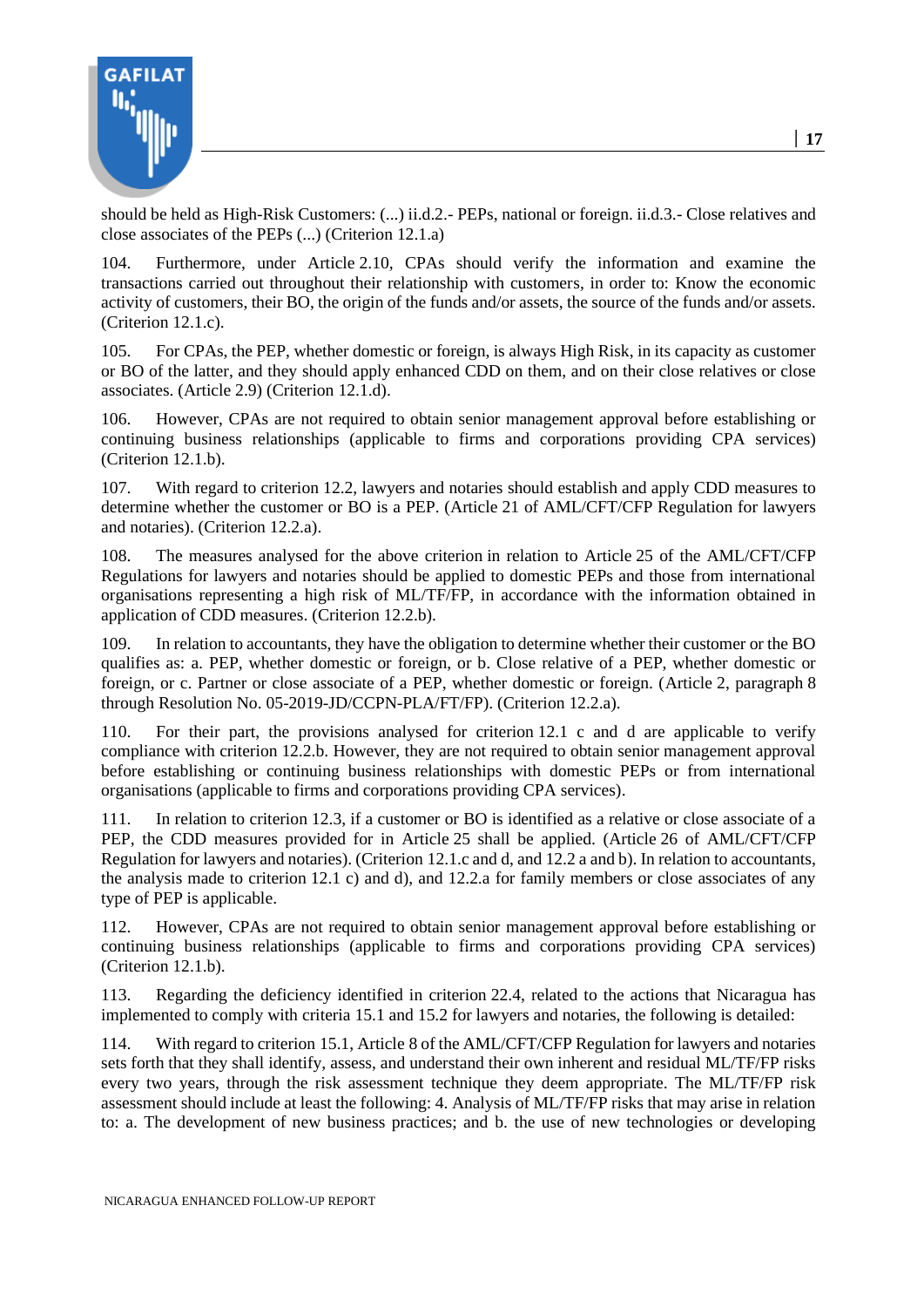

technologies for the provision of their services, particularly those that could promote the anonymity of natural and legal persons, who request or make use of their services.

115. Therefore, provisions under criterion 22.3 regarding the implementation of criterion 15.1 for lawyers and notaries are addressed.

116. In relation to criterion 15.2, ML/TF/FP risks of new products, services, practices and technologies that emerge after the individual ML/TF/FP risk assessment shall be assessed. This assessment should be made before they are made available to the customer. The results of this evaluation will be integrated into the following individual risk assessment report. (Article 8 of AML/CFT/CFP Regulation for lawyers and notaries). Lawyers and notaries shall establish a program or system to mitigate the risks of ML/TF/FP, adjusted to the service and/or activity they perform on behalf of or for their customers. (Article 9 of AML/CFT/CFP Regulation for lawyers and notaries). Therefore, provisions under criterion 22.3 regarding the implementation of criterion 15.2 for lawyers and notaries are addressed. In relation to accountants, their functions are delimited by Law No. 6, for which R. 15 does not apply to them.

117. Finally, with respect to criterion 22.5, Article 17.6 of Law 977 establishes that the application of CDD measures is non-transferable; consequently, RIs cannot rely on third parties for its application (...) Therefore, criterion 22.5 is not applicable for lawyers and notaries.

118. From the above analysis, it is recognised that Nicaragua has made significant efforts by designating lawyers and notaries public as RIs. Likewise, through the approval of the AML/CFT/CFP Regulations for lawyers and notaries and Resolution No. 05-2019-JD/CCPN-PLA/FT/FP for accountants. In general terms and according to the previous and present follow-up reports, provisions have been put in place to address obligations in line with R.10, 11, 12, 15 and 17 for all DNFBPs in Nicaragua. In particular, the CDD and record keeping obligations that should be established by law for lawyers and notaries are indicated in Law 977 and its amendments.

119. However, there are still some shortcomings which are considered minor in the context of the whole analysis of R.22 and the establishment of obligations for all sectors. Specifically, accountants (applicable to firms and companies providing CPA services), are not required to obtain senior management approval to deal PEPs or members of a family or close associates and in the case of lawyer and accountants, some obligations are still pending regarding legal arrangements as customers. Thus, although there are still minor deficiencies, Nicaragua has to a large extent overcome the deficiencies identified in its MER, and it is therefore proposed that the rating be raised to **Largely Compliant**.

#### *Recommendation 23 - DNFBPs: Other Measures (originally PC – re-rated LC)*

120. With regard to the deficiency identified in criterion 23.1 concerning the inclusion as RIs of lawyers and notaries and establishing obligations for this sector, lawyers and notaries have been incorporated as RIs to inform the UAF directly, not being able to invoke reservation or secrecy of any kind. (Article 1 of Law 1000, amending and supplementing Law 977 "Law against ML/TF/FP"). All the obligations established in Law 977 under Article 9 therefore apply to lawyers, notaries and accountants.

121. In this regard, the obligation of RIs to submit suspicious transaction reports is established in Article 8.1 of Law 976, the UAF Law. (This Article was analysed in paragraphs 75 and 77 of Nicaragua's Second Enhanced Follow-Up Report). Article 9 of Law 977 and its amendments establishes the obligation of RIs to file STRs in line with criteria 20.1 and 20.2.

122. In particular, lawyers, notaries and accountants shall report through the Judiciary and to the Association of Public Accountants of Nicaragua, respectively, as provided in Article 10 of Law 977,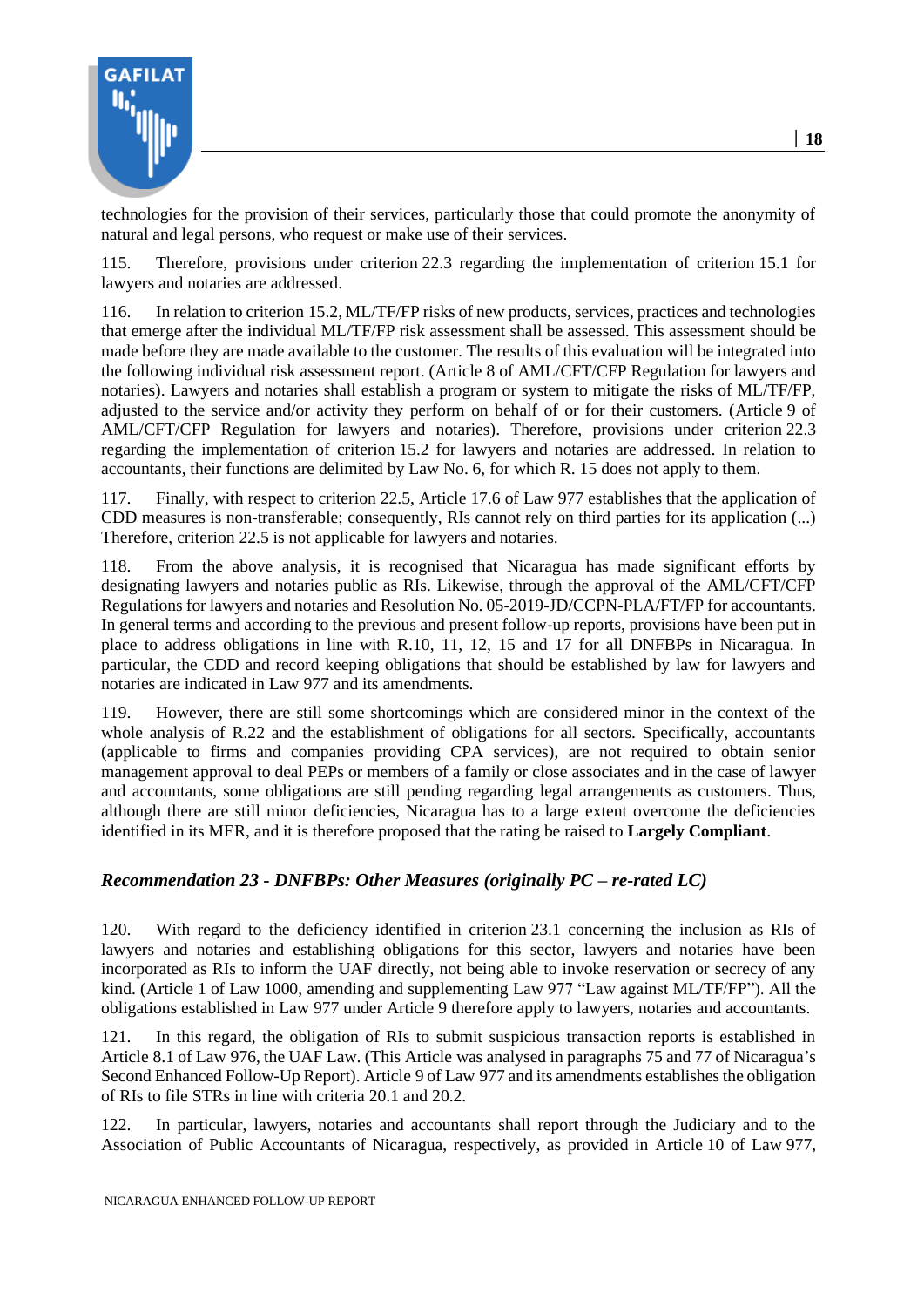

which refers: "The Judiciary and the Association of Public Accountants of Nicaragua should establish within their respective structures, a specialised body to centralise information on unusual transactions or situations identified by the RIs under their competence. These specialised bodies shall have the obligation to analyse the information and generate reports for the UAF immediately in cases where it is determined that there are suspicions of ML/TF/FP and predicate offences associated with the ML on behalf of their respective RI sector. These STRs should be sent to the UAF using the forms established by the UAF".

123. Similarly, Article 39.1 of the AML/CFT/CFP Regulations for lawyers and notaries mentions the obligation of lawyers and notaries to report to the DCIP on unusual transactions, regardless of the amount and whether they are carried out or attempted, when they have indications that a customer's assets are linked to ML/TF/FP and predicate offences associated with ML and are related to the provision of their services, or when they conduct for or on behalf of their customers the activities referred to in Article 2 of said Regulations. Provisions of criterion 23.1 in relation to the implementation of R.20 for lawyers and notaries are thus addressed.

124. With regard to the deficiency identified in criterion 23.2, considering the incorporation of lawyers and notaries through the amendments to Law 977, Article 15 of the same legal framework is applicable to them; this Article was analysed in the second enhanced follow-up report of Nicaragua, concluding that it addresses the provisions of criterion 23.2. (Paragraph 91).

125. Moreover, Articles 30 and 45 of the AML/CFT/CFP Regulations for lawyers and notaries also establish the policies, procedures and internal controls referred to in R.18. Provisions of criterion 23.2 are thus complied with.

126. With regard to the deficiency identified in criterion 23.3, Articles 8, 20 and 27 of the AML/CFT/CFP Regulations for lawyers and notaries set out the content of the individual risk assessment, the application of CDD measures with a risk-based approach and the application of enhanced CDD to customers from higher risk countries, respectively.

127. Furthermore, considering the incorporation of lawyers and notaries through the amendments to Law 977, Article 20 of the same legal framework is applicable to them; this Article was analysed in the second enhanced follow-up report of Nicaragua, concluding that it addresses the provisions of criterion 19.1. (Paragraph 93).

128. With regard to the implementation of criterion 19.3, in accordance with the information provided by the country, DNFBPs listed under Article 9 of Law 977 have provisions relating to: Assessing their particular risks for countries or geographical areas, the application of CDD proportionate to the risks on the basis of individual risk assessments that include the country factor or geographical areas, the application of enhanced CDD measures when a higher risk country is involved, among others. However, beyond the language of the legal framework, there are no measures to allow DNFBPs to know that there is concern about the weaknesses of AML/CFT systems in other countries.

129. With regard to the deficiency identified in criterion 23.4, as mentioned above, lawyers and notaries have been incorporated as RIs through the amendments to Law 977 and therefore the obligations established in this Law apply to both lawyers and notaries. The analysis of R.21 in Nicaragua's second enhanced follow-up report is applicable to all RIs covered by Article 9 of the Law. (Paragraph 94).

130. In addition, Article 42 of the AML/CFT/CFP Regulations for lawyers and notaries public sets forth that they shall not disclose to the customer or to third parties that information has been communicated to the DCIP or that any transaction and/or service that may be related to ML/TF/FP and predicate offences associated with ML is being or may be examined.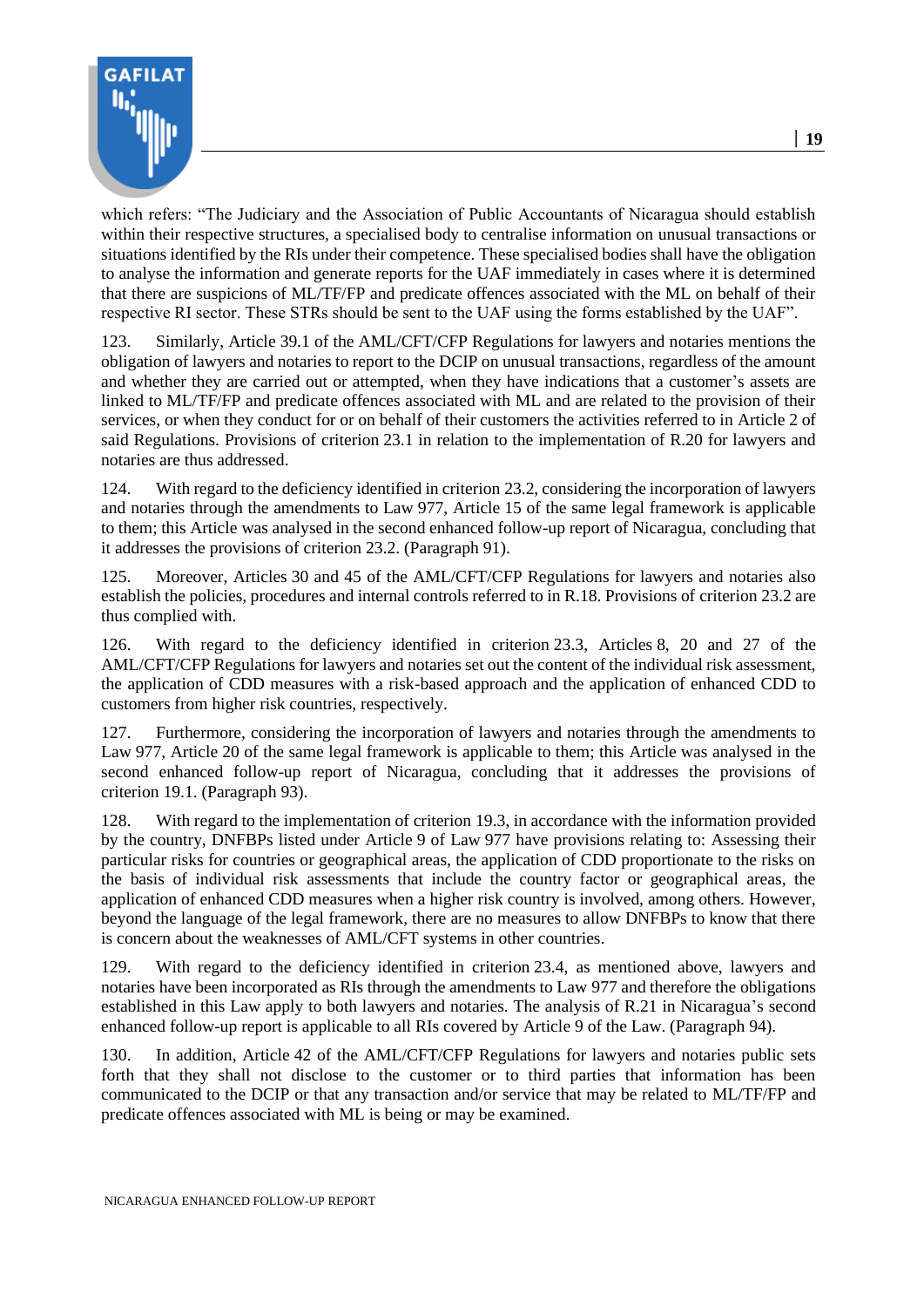

131. Provisions of criterion 23.4 in relation to the implementation of R.21 for lawyers and notaries are thus addressed.

132. Nicaragua has made significant efforts by incorporating lawyers and notaries through the reform of Law 977 and the approval of the AML/CFT/CFP Regulations for lawyers and notaries that address to a large extent the deficiencies raised in the MER with respect to R.23. However, with regard to criterion 23.3, the country does not yet have measures in place to ensure that DNFBPs are aware that there is concern about weaknesses in AML/CFT systems in other countries (Criterion 19.3). It is therefore proposed that the rating be raised to **Largely Compliant.**

#### *Recommendation 28 - Regulation and supervision of DNFBPs (originally rated PC – re-rated C)*

133. With regard to the deficiency identified in criterion 28.2 concerning the existence of a competent authority or designated self-regulatory body (SRB) responsible for monitoring and ensuring compliance by lawyers and notaries with AML/CFT requirements, these actors have been included as RIs. (Law 1000, Law amending and supplementing Law 977). In this regard, the Judiciary is established as their supervisor. (Article 30.e, Law 977). In this regard, the Judiciary created the Rules for Organisation and Functioning of the Centralised Information and Prevention Directorate and the Sanctions Regime approved by Agreement 452 (DCIP-RS Rules) with the aim of regulating, monitoring, supervising and sanctioning lawyers and notaries acting as RIs. (Article 1). Provisions of criterion 28.2 in relation to lawyers and notaries are thus addressed.

134. As regards the deficiency identified in criterion 28.3 in relation to which countries should ensure that other categories of DNFBPs are subject to systems for monitoring compliance with AML/CFT requirements, as referred to above, lawyers and notaries mentioned in Article 9 of Law 977 are subject to monitoring and supervision of ML/TF prevention by the Judiciary. The AML/CFT/CFP Regulations are therefore approved to establish and regulate prevention, detection and reporting obligations for lawyers and notaries public. Provisions of criterion 28.3 in relation to lawyers and notaries are thus addressed.

135. For its part, with regard to the deficiency identified in criterion 28.4, in accordance with Law 977, supervisors including the Judiciary (Article 30. e):

a. Have powers to perform their functions. In accordance with Article 30, they may establish administrative provisions to make Law 977 effective, supervise with a risk-based approach that RIs implement their ML/TF/FP prevention obligations;

b. Shall establish measures for the granting of authorisations, licences, registration or other controls to prevent unsuitable persons from holding, or being the beneficial owner of, shareholdings or from controlling or occupying a managerial position in a DNFBP (Article 33);

c. Have the power to impose corrective measures and/or administrative sanctions when applicable to RIs for non-compliance with ML/TF/FP prevention obligations (Articles 30 and 36).

136. Moreover, the AML/CFT/CFP Regulations are approved by Agreement 451 to establish and regulate prevention, detection and reporting obligations for lawyers and notaries public. Therefore, provisions of criterion 28.4 are thus addressed.

137. With regard to the deficiency identified in criterion 28.5, on the risk-based supervision of DNFBPs, Article 5.4 of the DCIP-RS Regulations for lawyers and notaries establishes among the obligations of the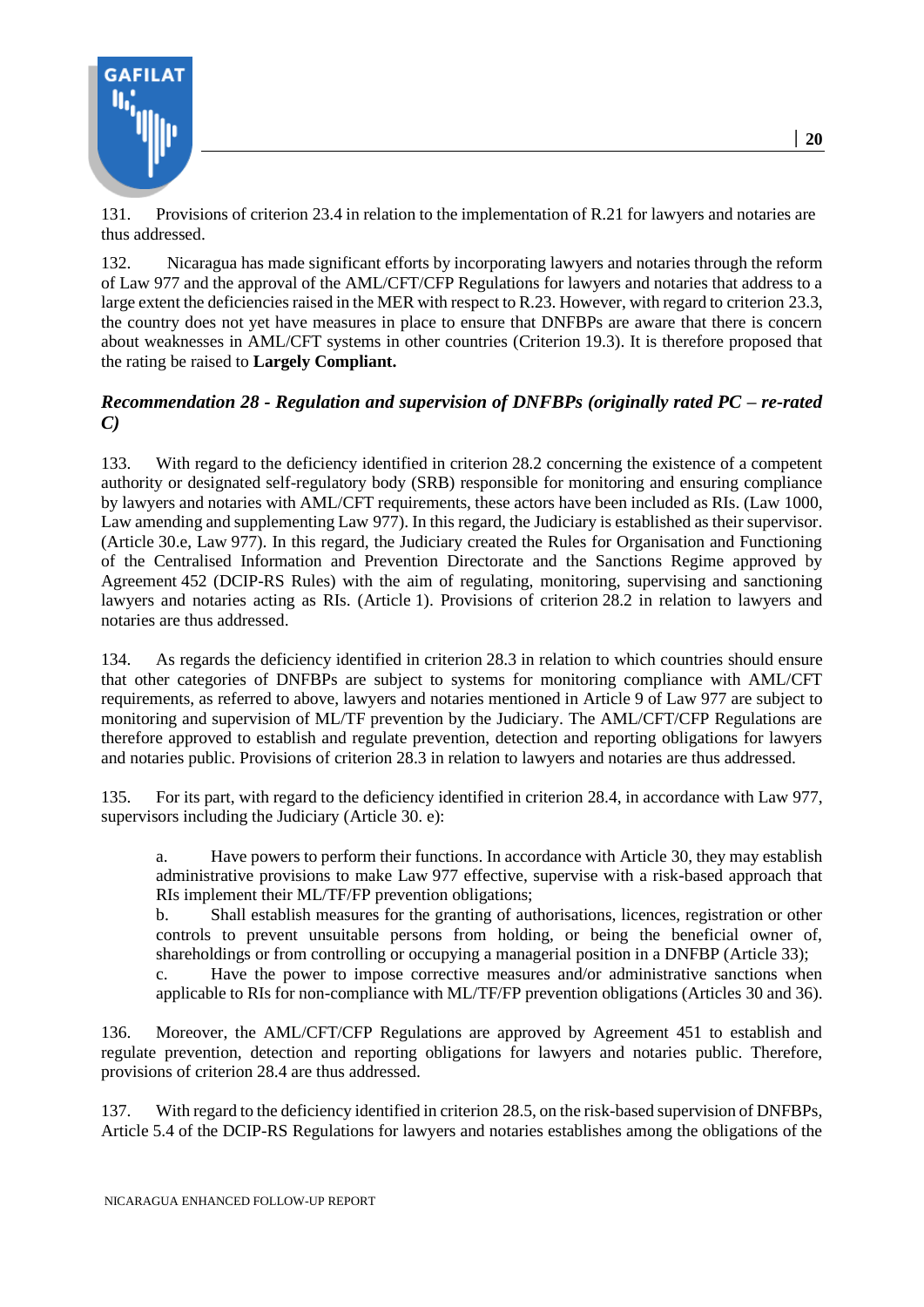

ML/TF Centralised Information and Prevention Directorate: "4. Define the mechanisms and procedures for the supervision of Attorneys and Notaries Public in the area of AML/CFT/CFP, which shall include at least the following aspects:

4.1Sensitivity to risk,

4.2 Planning supervisions:

(a) determining the frequency and intensity of AML/CFT supervision of Lawyers and Notaries Public on the basis of an understanding of ML/TF risks, taking into account the particular characteristics of the sector, in its diversity and number; and

(b) taking into account the ML/TF risk profile of Lawyers and Notaries Public and the degree of discretion allowed to them by virtue of the risk-based approach, when assessing the adequacy of internal AML/CFT controls, policies and procedures submitted by registered Lawyers and Notaries Public subject to the application of AML/CFT/CFP measures and their level of compliance. 4.3 The DCIP may carry out on-site and off-site supervisions.

138. With regard to accountants, the Association of Accountants (CCPN) approved Resolution No. 05- 2019-JD/CCPN-PLA/FT/FP, in which Article 3, paragraph 2, states that supervision is carried out with a ML/TF/FP risk-based approach and to that end:

- a) It determines the frequency and intensity of supervision based on its understanding of the ML/TF/FP risk.
- b) It takes into account the characteristics of the CPAs, their diversity and number, and groups them into three categories in the CCPN-AML/CFT/CFP Standard.
- c) It takes into account the ML/TF/FP risk profile of CPAs and the degree of discretion allowed to them under the RBA, when assessing the adequacy of CPAs' AML/CFT/CFP internal controls, policies and procedures.

139. Provisions of criterion 28.5 a and b in relation to lawyers, notaries and accountants are thus addressed.

140. Considering the analysis made of the provisions recently approved by Nicaragua relating to the amendments and additions to Law 977, the AML/CFT/CFP Regulations and the Organisation and Functioning Regulations of the Centralised Information and Prevention Directorate and the Sanctions Regime for lawyers and notaries; as well as Resolution No. 05-2019-JD/CCPN-PLA/CT/FT/FP for accountants, it is proposed that the rating be raised to **Compliant**.

## *Recommendation 35 - (originally rated PC – re-rated LC)*

141. With regard to the deficiency identified in criteria 35.1 and 35.2, in accordance with paragraph 113 of Nicaragua's Third Enhanced Follow-Up Report, it was pointed out that lawyers and notaries were not considered AML/CFT RIs by the country's regulations, and therefore there was no sanctioning regime for them in accordance with criterion 35.1.

142. According to the analysis of R.22, lawyers and notaries are RIs who report suspicious transactions. (Article 9 Law 977, Article 8 Law 976).

143. In addition, the Judiciary issued the AML/CFT/CFP Regulations for lawyers and notaries, the DCIP-RS Regulations and the Regulations on the Reporting Obligations for Lawyers and Notaries in the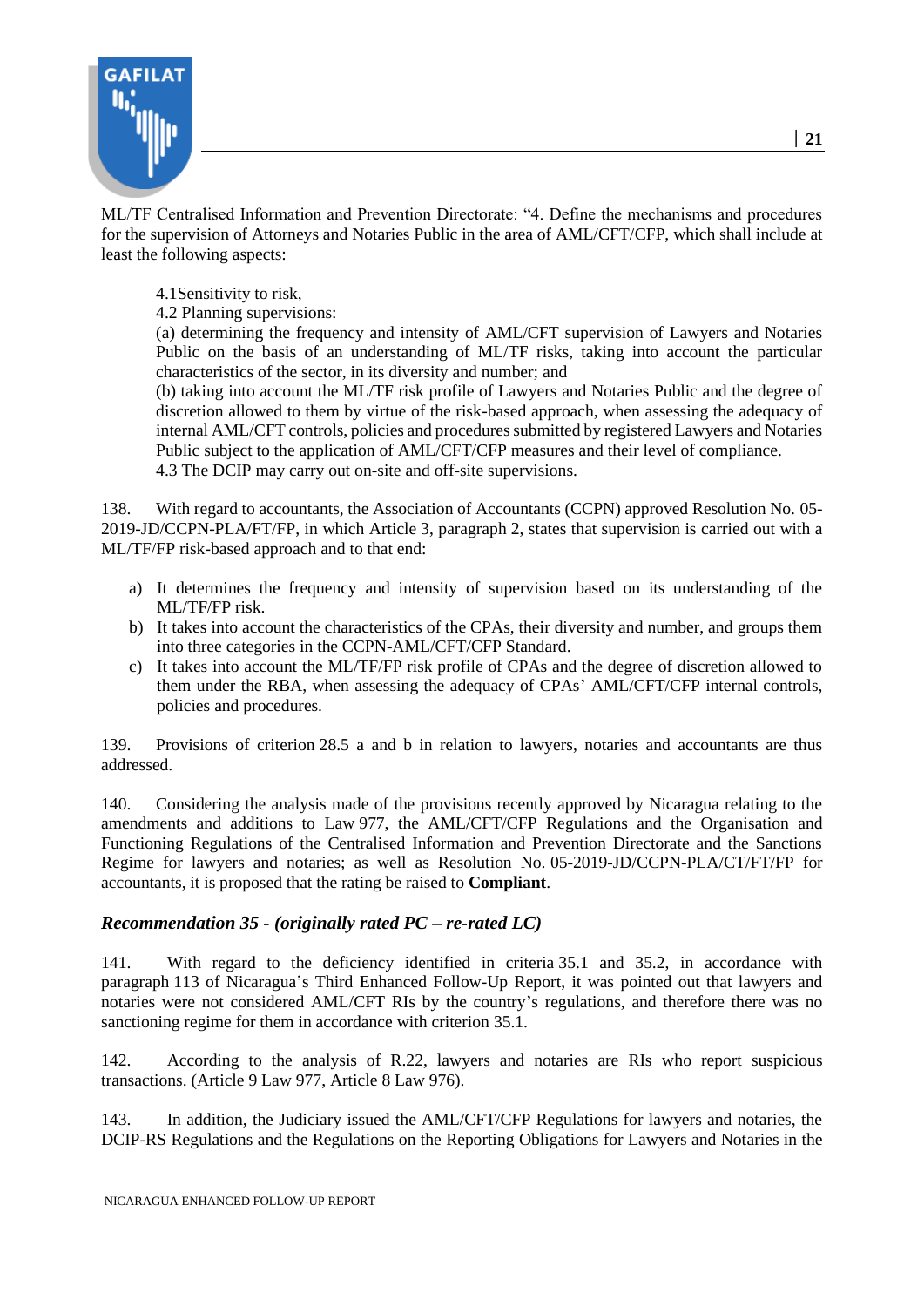

area of AML/CFT/CFP (Reporting Regulations for AML/CFT/CFP), in order to regulate, monitor, supervise and sanction lawyers and notaries as RIs.

144. The DCIP should supervise compliance with the ML/TF/FP prevention obligations established in the legal framework applicable to lawyers and notaries within its sphere of competence and should issue reports for imposition by the CNACJ of the corresponding sanctions for non-compliance with the provisions of the AML/CFT/CFP Regulations, the ML/TF/FP Reporting Regulations and the DCIP-RS Regulations.

145. Likewise, Article 30 of the DCIP-RS Regulations establishes the applicable sanctioning regime, setting criteria for the imposition of sanctions, types of infractions (minor, serious and very serious) and the classification of sanctions (minor, serious and very serious) according to the corresponding infraction classified as:

1. Minor:

a. Written warning.

b. Fine in accordance with the laws of the matter.

2. Serious:

a. Fine in accordance with the laws of the matter.

b. Temporary suspension from the practice of the profession of Lawyer and Notary Public from six months to one year.

c. Cancellation of registration as a Reporting Institution for the period contemplated in the previous paragraph.

3. Very Serious:

c. Fine in accordance with the laws of the matter.

d. Temporary suspension of one to two years in the exercise of the profession of Lawyer and Notary Public.

e. Cancellation of registration as a Reporting Institution for the period contemplated in the previous paragraph.

146. Lawyers and notaries sanctioned with the suspension in the exercise of the profession and cancellation of registration indicated in numerals 2 and 3 of the present article, will not be able to return to the professional exercise, nor to register again if they have not fulfilled the total payment of the imposed fines. In addition, the procedures to be used for the application of the sanctioning regime to lawyers and notaries shall be in accordance with the provisions of Decree 1618 "Law of Notaries", Article 64 of the Criminal Code, about penalties, their classes and effects, which establishes the fine days, with a minimum of ten days and a maximum of one thousand fine days.

147. By virtue of the fact that there are sanctions ranging from minor to very serious with consequences such as fines (of up to 1000 fine days), temporary suspensions for the exercise of the profession, as well as temporary cancellations of registration for the RI, it is considered that the sanctions are proportionate and dissuasive as required by criterion 35.1.

148. From the analysis of the information presented, it is estimated that the country has fully addressed the deficiency identified in criterion 35.1 applicable to lawyers and notaries.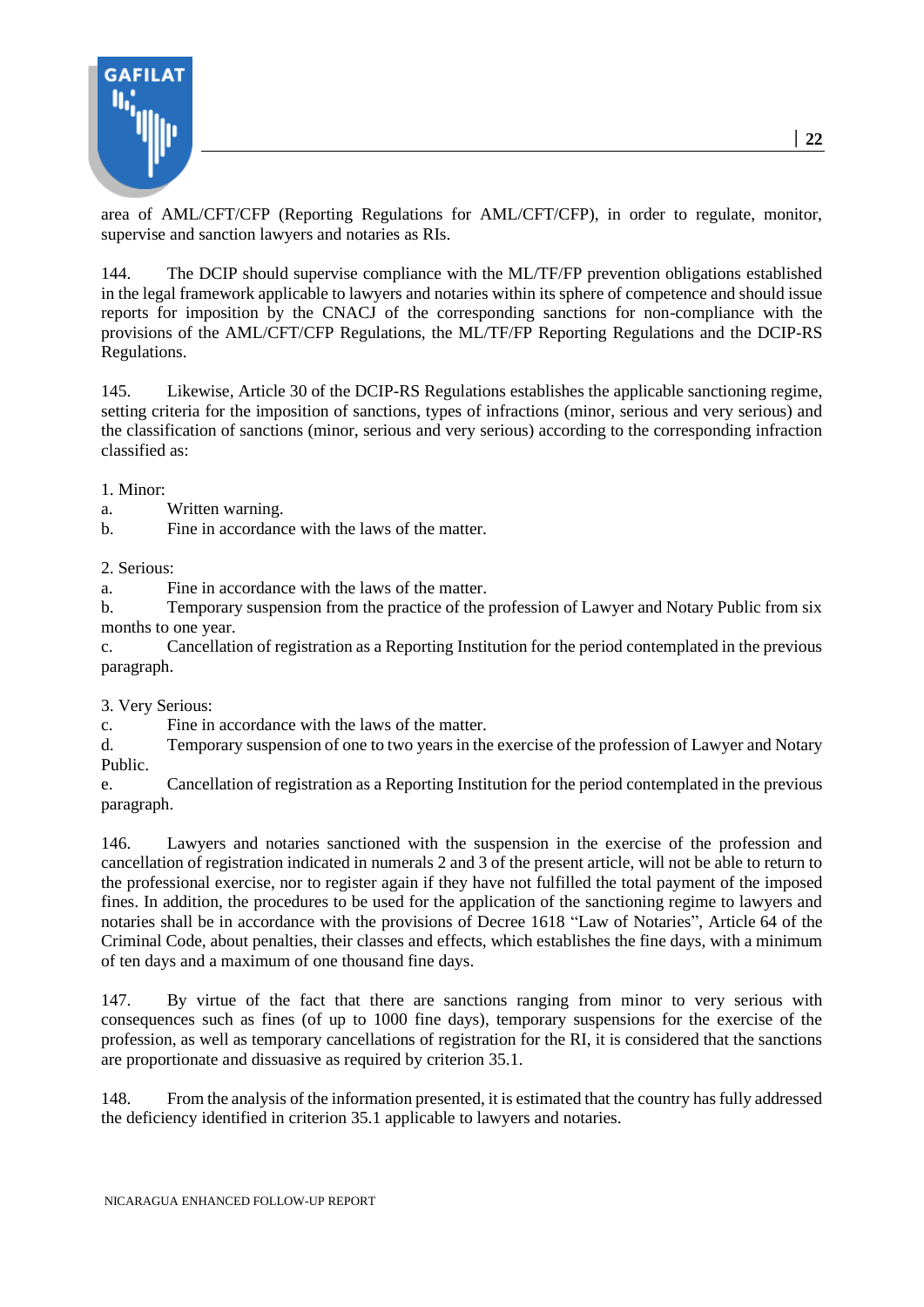

149. With regard to the deficiency of criterion 35.2 concerning the fact that the sanctions regime should be applicable for non-compliance with AML/CFT requirements described in the Recommendations for RIs regulated and supervised by the Superintendence of Banks and other Financial Institutions (SIBOIF), in accordance with paragraph 113 of Nicaragua's Third Enhanced Follow-Up Report, it was pointed out that the deficiency in the sanctions regime of the SIBOIF persisted.

150. The legal framework provided by the country corresponding to Law 316, Law on the Superintendence of Banks and Other Financial Institutions, Law 561, General Law on Banks, Non-Banking Financial Institutions and Financial Groups, Law 733, General Law on Insurance, Reinsurance and Bonds, Law 587, Capital Markets Law, General Rules on Imposition of Fines, Resolution No. CD-SIBOIF-410-1-MAR14-2006 and Rules on Imposition of Fines on Insurance, Regulation on Reinsurance and Bonding Companies, Resolution No. CD-SIBOIF-803-1-OCTU18-2013 and Law 734, General Deposit Warehouses Law was previously analysed in the Nicaraguan MER.

151. In addition, according to the analysis carried out in the MER, the following should be noted:

152. Paragraph TC 329 and TC 330 establish that in the case of banks and other FIs under the supervision of the SIBOIF there is a regime of sanctions in place. However, without prejudice to the provisions of the analysis of these paragraphs, the proposed legal framework is only applicable to the part of the preventive model that relates to ML and not TF.

153. As regards the securities market, paragraph TC 332 states that prudential sanctions are regulated by Law 587. However, there is no special regulation that establishes a regime of sanctions for noncompliance with the AML/CFT regulation.

154. Paragraph TC 331 of the MER refers that the SIBOIF has the sanctioning framework for cases of non-compliance with the obligations contained in R.6.

155. Thus, the deficiencies described in the MER as to the fact that the SIBOIF does not have sanctioning provisions in line with R.35 in relation to TF within the preventive model for banks and other FIs (except insurance entities) and that there is no sanctioning framework for the securities market sector in AML/CFT matters, still persist.

156. Moreover, with regard to the deficiency of criterion 35.1 concerning the fact that the sanctions regime should be applicable for non-compliance with AML/CFT requirements described in the Recommendations for accountants, in accordance with paragraph 113 of Nicaragua's Third Enhanced Follow-Up Report, it was pointed out that the deficiency in the sanctions regime of the CCPN persisted.

157. Article 9 of the CCPN Rules of Investigation and Discipline Procedures establishes the administrative sanctions applicable to the type of infraction:

- i. For minor infractions: Oral warning, written warning, fine equivalent to between 12 and 18 membership fees.
- ii. For serious infractions: Fine equivalent to between 18 and 24 membership fees, postponement, and postponement with a fine equivalent to between 18 and 24 membership fees.
- iii. For very serious infractions: postponement and fine equivalent between 24 and 36 membership fees and exclusion.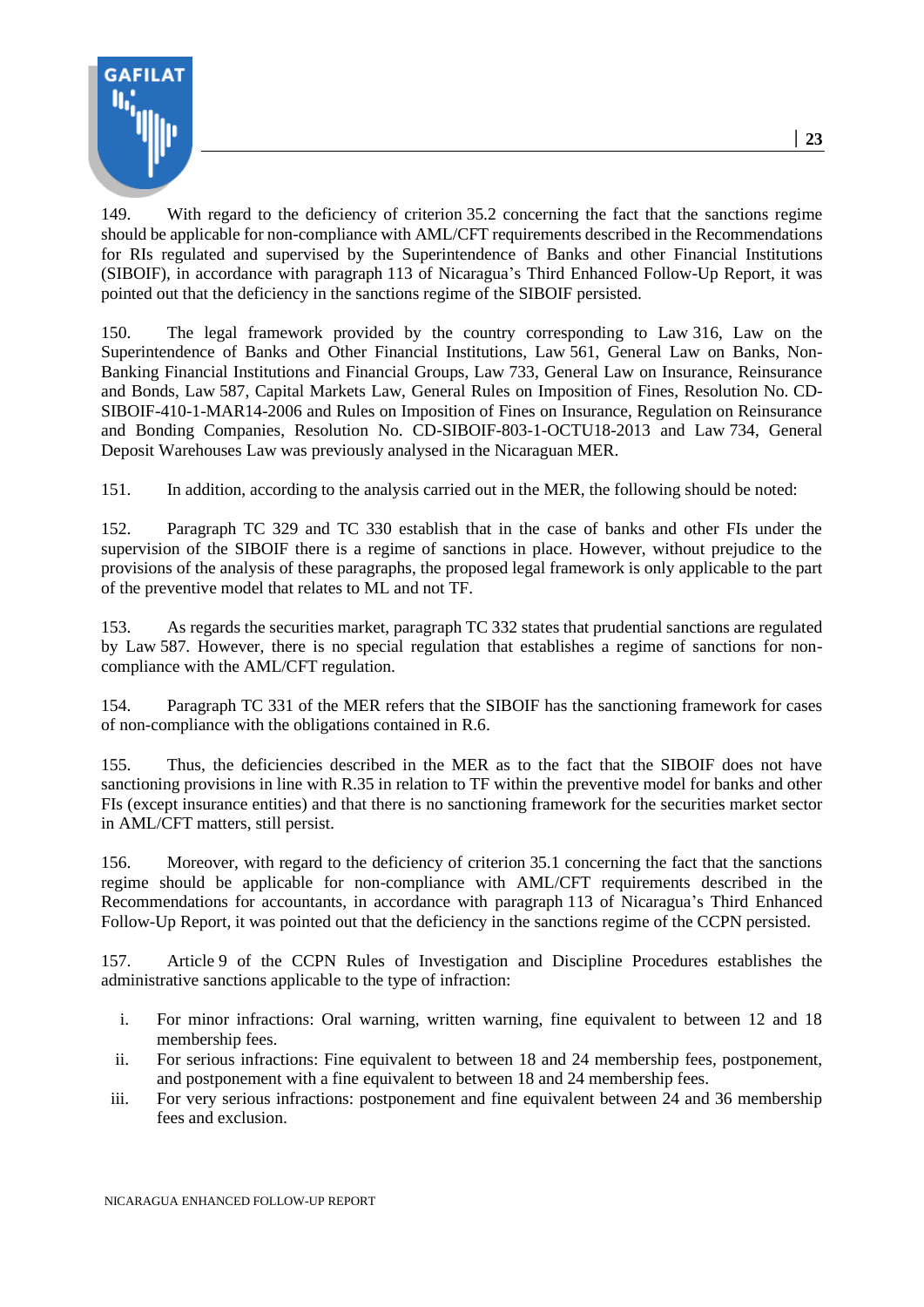

158. In accordance with Article 55 of the Regulations of the profession of public accountant and its exercise, (...) the fees or contributions that the members are required to pay to the Association, are the following: a) By Income; b) Ordinary; c) Extraordinary. The value of such fees or contributions shall be fixed by the General Assembly, and may be reviewed by the Ministry of Education, at the request of a number of Associates representing at least one third of the total number of active members of the Association.

159. The current amount of the Annual Ordinary Membership Fee of the CPA is USD 120 (One Hundred and Twenty American Dollars) or its equivalent in the national currency Cordobas at the time of payment. The current amount of the Fee was approved on December 17, 2017, in Ordinary Session No. 430 of the General Assembly of Members of the CCPN.

160. In relation to criterion 35.2, the Directors and Managers of CPA firms, Societies and Associations should always be CPA. Therefore, the specific AML/CFT/CFP sanctions provided for in Article 9 of the Regulations on Investigation and Discipline Procedures of the Association of Accountants are also applicable to them. Thus, in relation to accountants, the provisions of criteria 35.1 and 35.2 are complied with.

161. Therefore, in accordance with the information provided by the country, Nicaragua has made significant progress through the inclusion of lawyers and notaries as RIs through the amendments to Law 977, the approval of the AML/CFT/CFP Regulations for lawyers and notaries, the DCIP-RS Regulations, the Regulations on the Reporting Obligations of Lawyers and Notaries in Matters of ML/TF/FP (Regulations on Reports of ML/FT/FP), and the Regulations on Investigation and Discipline Procedures of the Association of Accountants.

162. However, the deficiencies described in the MER as to the fact that the SIBOIF does not have sanctioning provisions in line with R.35 in relation to TF within the preventive model for banks and other FIs (except insurance entities) and that there is no sanctioning framework for the securities market sector in AML/CFT matters, still persist. It is therefore proposed that the rating remains as **Partially Compliant**.

#### **IV. CONCLUSION**

163. In general, Nicaragua has been making significant progress in addressing the technical compliance deficiencies identified in its MER and has been re-rated in Recommendations 8 to Largely Compliant, 22 to Largely Compliant, 23 to Largely Compliant, and 28 to Compliant.

164. In view of Nicaragua's progress since the adoption of its MER, its technical compliance with FATF Recommendations was re-rated as follows: